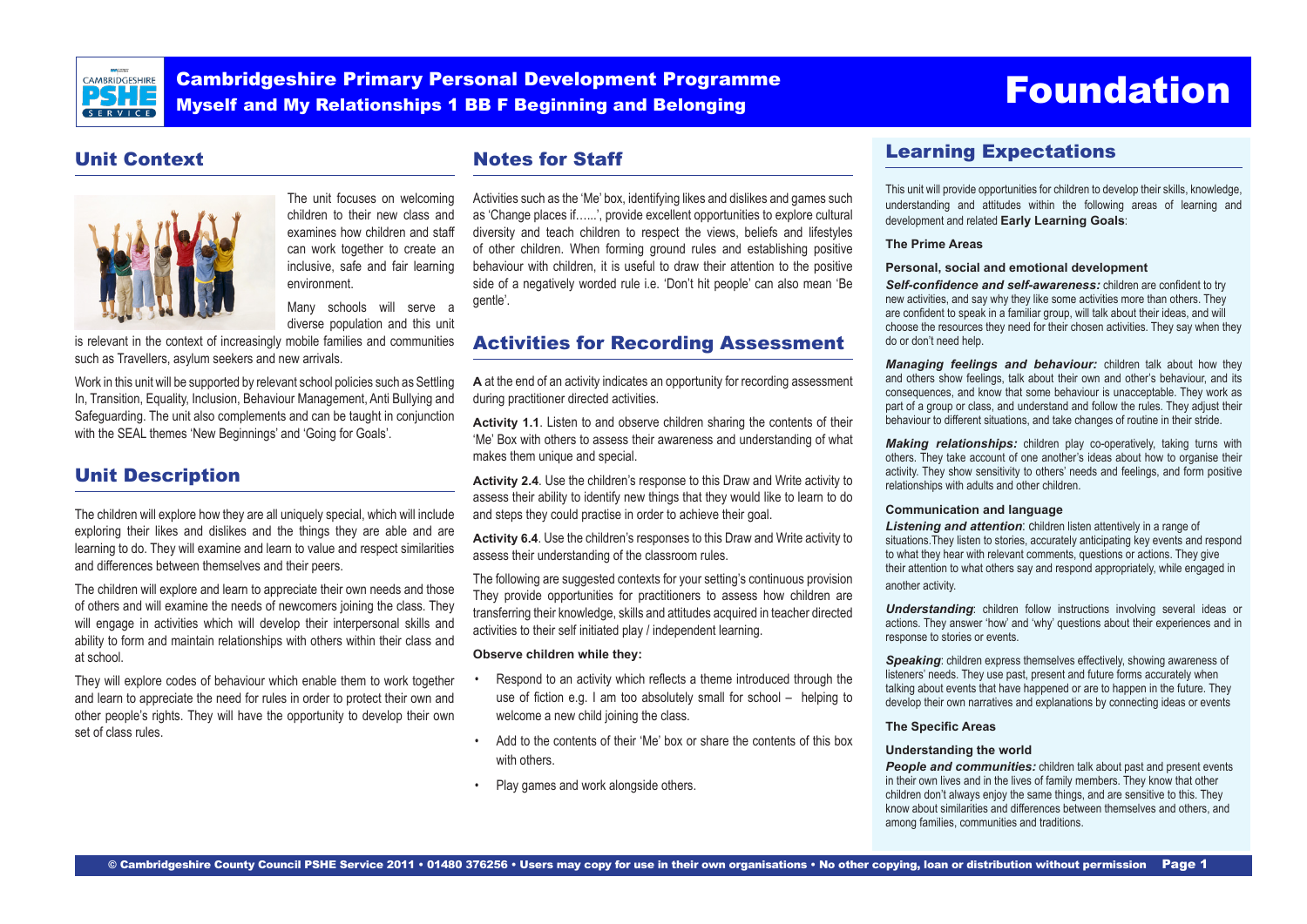- • Reflect on an activity with which they are engaged and consider next steps within this activity.
- • Reflect on the classroom rules while engaging in classroom activities and working and playing alongside others.

#### Out of School Learning

Invite parents/carers to find a box at home i.e. shoe box that could be used to make a 'Me' box. Encourage parents /carers to support their children in looking for items and artefacts e.g. photographs, toys, souvenirs that are special to them and important to their sense of identity

#### Sensitive Issues



Sensitive issues to be aware of are marked in the **Points to Note** column with this symbol.

Throughout this unit, it is important to be sensitive to children in the class who are currently experiencing being in a new

situation, either in or out of school. Of course, if this unit is being delivered at the start of the school year, for the whole class some things will probably be new, such as a new teacher and a new classroom.

For some children, in addition to this, they may have moved home or school, may be in a new family situation or could be new to the country.

Some children may feel confident enough to share their experiences with the class, but ground rules need to be reinforced that include the right not to share with the class things they would prefer to keep private. When discussing listening skills and the ability to work as part of a group, it is important to be aware of those children with specific Special Educational or Behavioural Needs who may find these skills challenging. Be aware of children who may lack confidence in large group discussions and may need to work in much smaller groupings in order to feel confident enough to speak in front of others.

#### Resources for This Unit

Specific resources for delivering the **Teaching Activities** in this unit are referred to in the **Points to Note** column as appropriate.

Generic resources to support teaching and learning are also referred to in the **Points to Note** column.

All these resources can be accessed and downloaded using the **PD Planning Tool.**

Additionally, on screen users can access directly any resource shown in red type by clicking on it:

For example:

See **Teaching Guidance** for information on Circle Time and using the Draw and Write technique.

A full list of resources is included at the end of this guide

#### Linked Units

**ID F** Identities and Diversity **FF F** Family and Friends

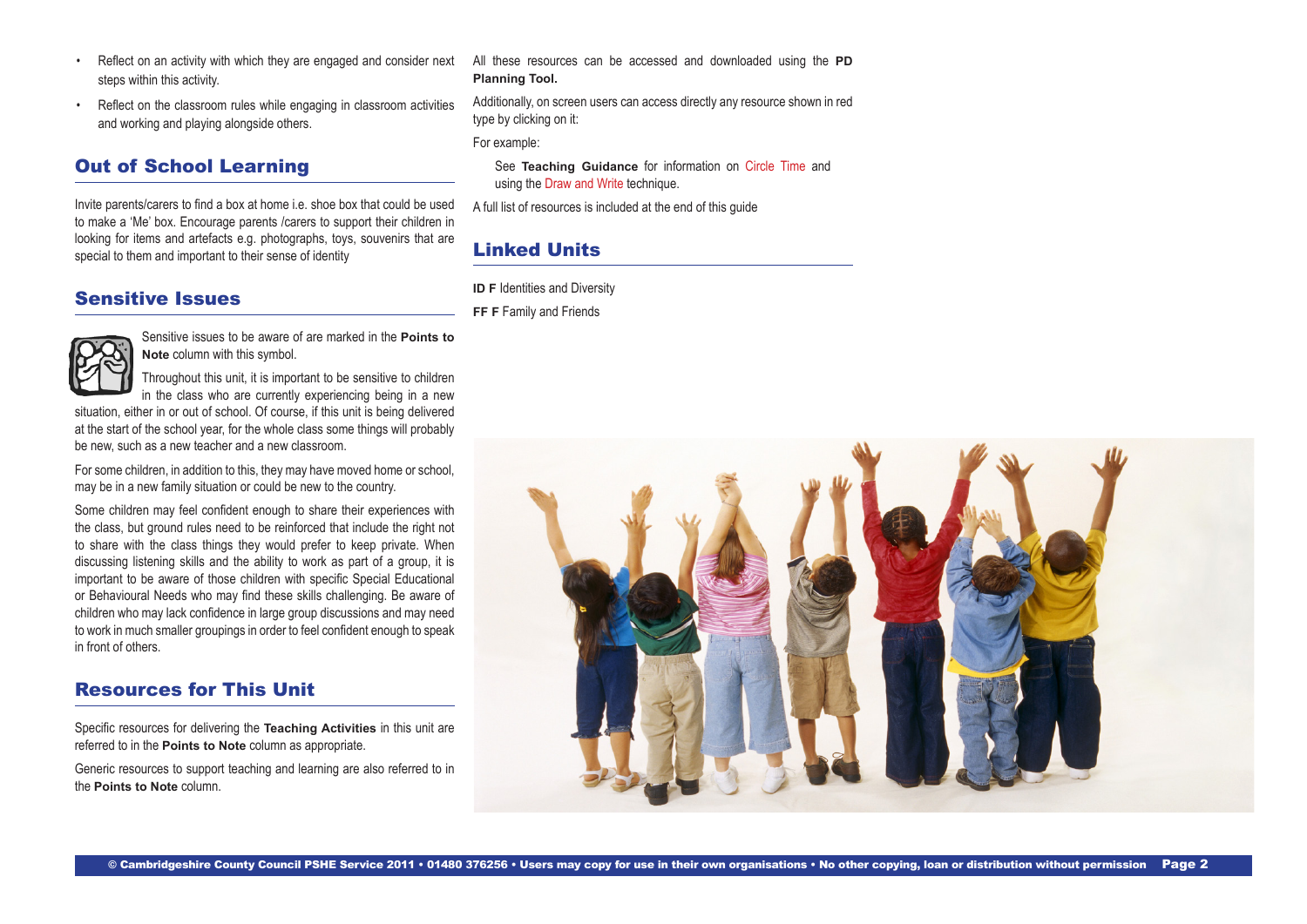# *Contents*

#### *[Section A - Being Special 4](#page-3-0)*

1. [To understand what is special about me and other people in my class](#page-3-0)

#### *[Section B - Setting Goals](#page-5-0) 6*

2. [To understand what I have learnt to do and recognise what I would like to do next.](#page-5-0)

#### *[Section C - Working Together](#page-7-0) 8*

- [3. To know who and how to ask for help if they need it.](#page-7-0)
- 4. [To understand ways of welcoming new children to the class.](#page-7-0)
- 5. [To understand how people's behaviour makes other people feel](#page-9-0)
- 6. [To understand ways of respecting the needs of other children in the class.](#page-10-0)
- 7. [To begin to understand how to play and work alongside others at school](#page-11-0).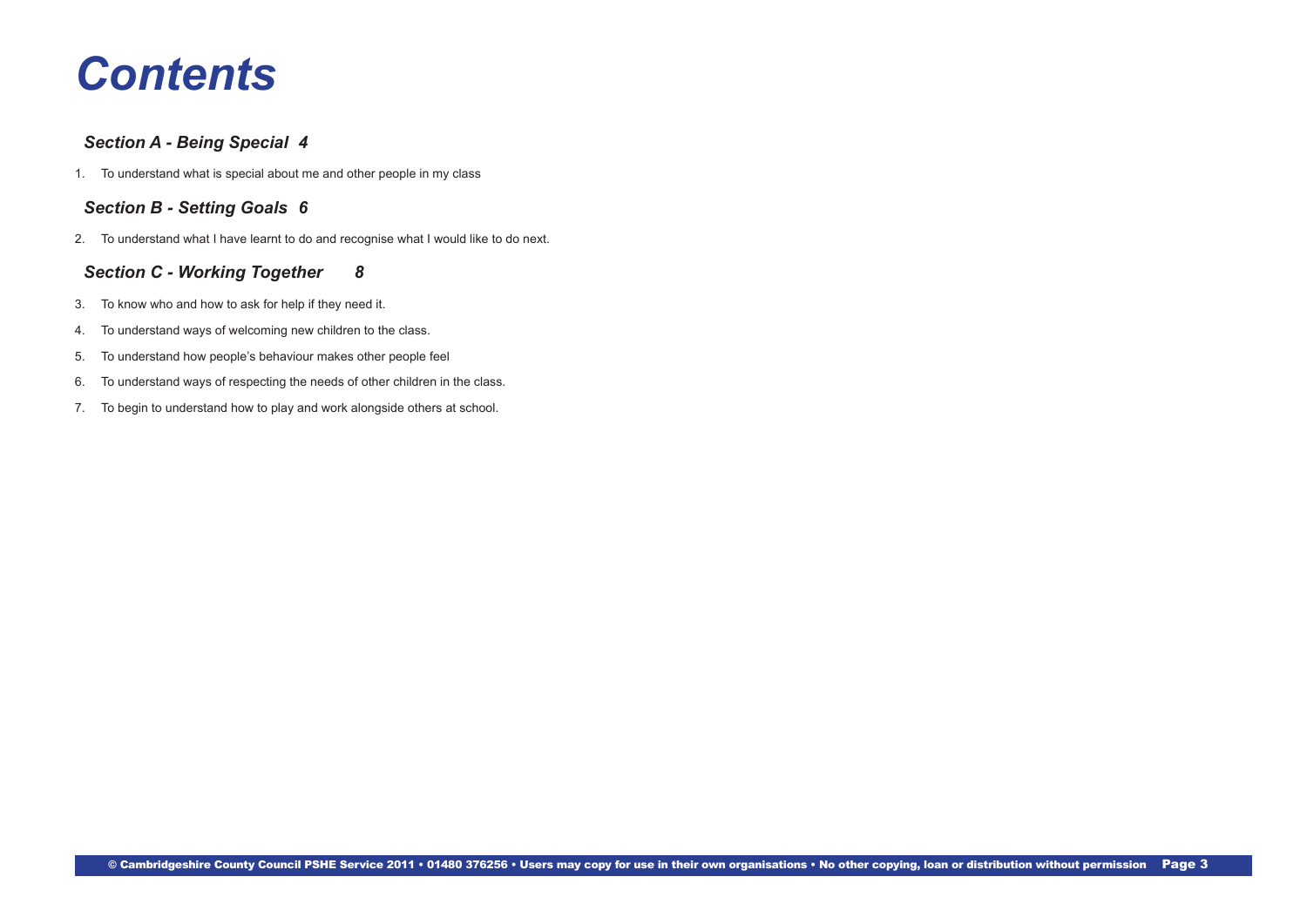<span id="page-3-0"></span>

| <b>Section A - Being Special</b>                                             |                                                                                                                                                                                                                                                                                                                                                                                                                                                                                          |                                                                                                                                                                                                                                                                                                                                                                                                                                                                                                                                                                                                                                                                                                                                                                                                                                                                                                                                                                                                                                                                                                                                                                                                                                                                                                                                                                                                                                                        |                                                                                                                                                                                                                                                                                                                                                                                                                                                                                                                                                                                                                                                                                                         |
|------------------------------------------------------------------------------|------------------------------------------------------------------------------------------------------------------------------------------------------------------------------------------------------------------------------------------------------------------------------------------------------------------------------------------------------------------------------------------------------------------------------------------------------------------------------------------|--------------------------------------------------------------------------------------------------------------------------------------------------------------------------------------------------------------------------------------------------------------------------------------------------------------------------------------------------------------------------------------------------------------------------------------------------------------------------------------------------------------------------------------------------------------------------------------------------------------------------------------------------------------------------------------------------------------------------------------------------------------------------------------------------------------------------------------------------------------------------------------------------------------------------------------------------------------------------------------------------------------------------------------------------------------------------------------------------------------------------------------------------------------------------------------------------------------------------------------------------------------------------------------------------------------------------------------------------------------------------------------------------------------------------------------------------------|---------------------------------------------------------------------------------------------------------------------------------------------------------------------------------------------------------------------------------------------------------------------------------------------------------------------------------------------------------------------------------------------------------------------------------------------------------------------------------------------------------------------------------------------------------------------------------------------------------------------------------------------------------------------------------------------------------|
| <b>Learning Objectives</b>                                                   | <b>Possible Success Criteria</b>                                                                                                                                                                                                                                                                                                                                                                                                                                                         | <b>Teaching Activities</b>                                                                                                                                                                                                                                                                                                                                                                                                                                                                                                                                                                                                                                                                                                                                                                                                                                                                                                                                                                                                                                                                                                                                                                                                                                                                                                                                                                                                                             | <b>Points to Note</b>                                                                                                                                                                                                                                                                                                                                                                                                                                                                                                                                                                                                                                                                                   |
| 1. To understand what is special<br>about me and other people in<br>my class | To be able to:<br>• talk about ways in which<br>I am special;<br>• talk about ways in<br>which other people in<br>my class are special;<br>• give examples of ways<br>in which I am similar to<br>and different from other<br>people;<br>• talk about people's<br>similarities and<br>differences in a positive<br>way;<br>demonstrate through<br>playing and working<br>positively alongside<br>other children that<br>I value and respect<br>peoples' similarities and<br>differences. | 1.1. In Circle Time, explain to the children that they are going to take<br>it in turns to look into a very special box. In the box they will see<br>someone who is very special. Pass the shoe box around the circle<br>and invite each child to quietly open the lid and look inside. When<br>all the children have had a turn ask the children who the special<br>person was. The children should reply ME! Explain to the children<br>that they are going to be learning about how each person is special.<br>Use the sentence, In all the world, I'm the only me and ask the<br>children if they know what it means.<br>Introduce the children to the idea of a personal special Me Box.<br>Explain that the Me Box contains different things that are very<br>special to you. Show the children your own Me Box. Take some of<br>the artefacts out of the box and share each object with the children<br>and explain why it is special to you e.g. photograph, picture of your<br>favourite food, something someone has given to you, something<br>that describes a personal interest. Invite the children to decorate<br>their own shoe box and think of things they may like to put inside<br>that are special to them.<br>Provide opportunities during Circle Time for children to share the<br>items inside their Me Box and identify similarities and differences<br>between themselves and their peers in the choices they have<br>made. A | • See Teaching Guidance for information on Circle<br>Time.<br>• For this activity, you will need to prepare a shoe box<br>with a mirror secured to the bottom.<br>Ask parents/carers for help and ensure that each child<br>has a shoe box. Have your own shoe box prepared<br>with some special items inside. The constraints of size<br>should be carefully explained i.e. only things that will fit<br>inside the box.<br>Consider making a mini film for example, using<br>digiblue cameras, to go home with the children to<br>record something special about me.<br><b>SEAL New Beginnings (Foundation) contains Name</b><br>songs and rounds that can be used at the start of a<br>new activity. |
|                                                                              |                                                                                                                                                                                                                                                                                                                                                                                                                                                                                          | 1.2. In Circle Time, introduce the children to a puppet, Sammy. Explain<br>that Sammy is going to tell them some of the things that he / she<br>likes to do e.g. I like to swim, I like playing in the home corner. Invite<br>the children to put up their hands if they like doing the same thing<br>as Sammy. Sammy can also describe things that she/he does not<br>like to do.<br>When the children have raised their hands, encourage a<br>conversation to discuss why they may or may not enjoy doing the<br>activity. Explore differences and similarities between the children's<br>likes and dislikes                                                                                                                                                                                                                                                                                                                                                                                                                                                                                                                                                                                                                                                                                                                                                                                                                                         | See Teaching Guidance for information on using<br>Puppets.<br>Read the story, What I Like to reinforce learning within<br>this activity.<br>• This activity provides an opportunity to explore gender<br>roles i.e. Is it OK for boys to play with the dolls? Is it<br>OK for girls to play with a train set?<br>Remember to celebrate difference and to acknowledge<br>positively that sometimes only one person may enjoy<br>something. Use the responses to this activity to make<br>a bar chart showing the number of children who e.g.<br>like certain foods, enjoy an activity at school.                                                                                                         |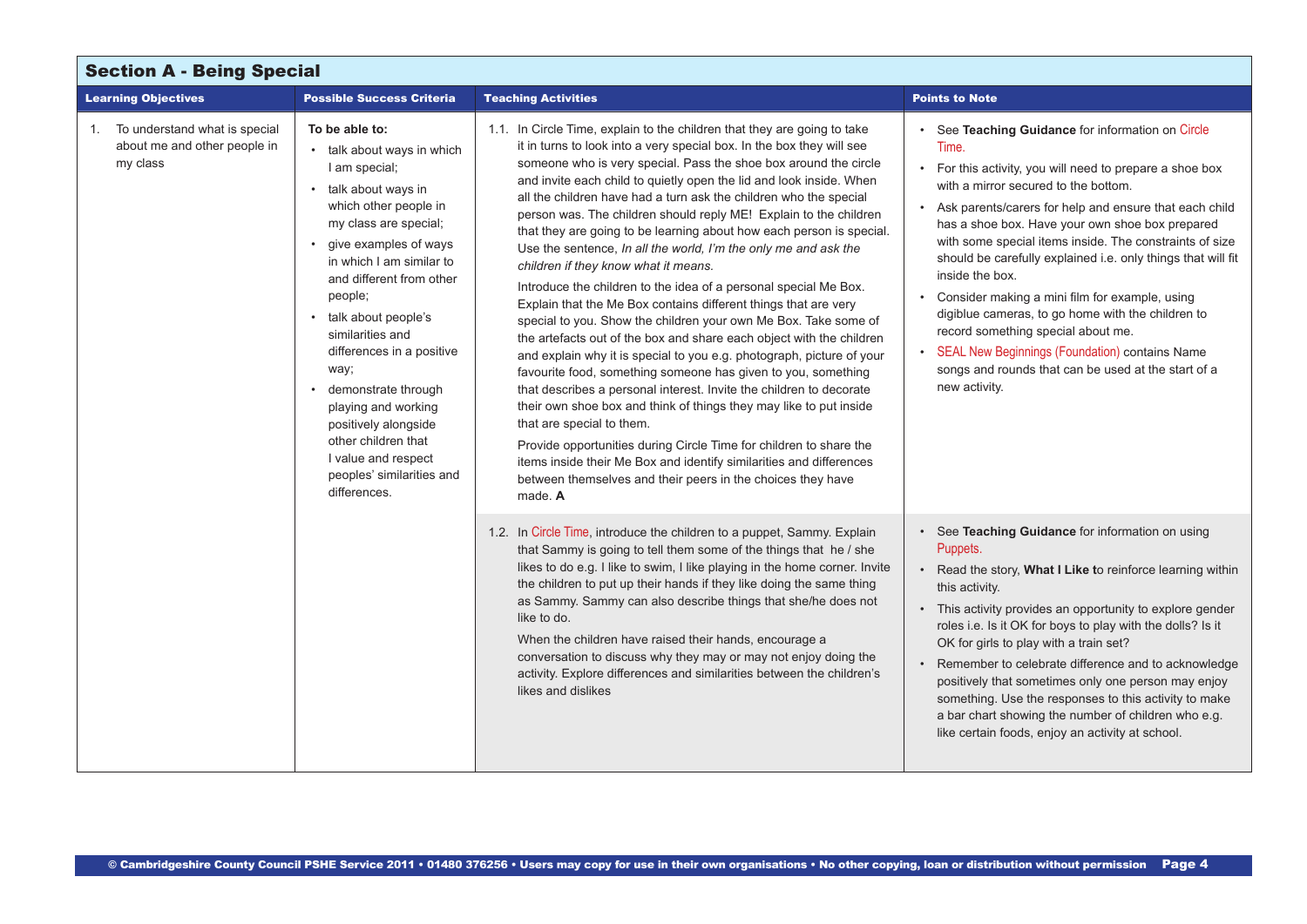| <b>Learning Objectives</b> | <b>Possible Success Criteria</b> | <b>Teaching Activities</b>                                                                                                                                                                                                                                                                                                                                                                                                                                                                                                                                                                                                                                                                                                                                                                                                                                                                                                                                                                                                                | <b>Points to Note</b>                                                                                                                                                                                                                                                                                                                                                                                                                                                                                                                        |
|----------------------------|----------------------------------|-------------------------------------------------------------------------------------------------------------------------------------------------------------------------------------------------------------------------------------------------------------------------------------------------------------------------------------------------------------------------------------------------------------------------------------------------------------------------------------------------------------------------------------------------------------------------------------------------------------------------------------------------------------------------------------------------------------------------------------------------------------------------------------------------------------------------------------------------------------------------------------------------------------------------------------------------------------------------------------------------------------------------------------------|----------------------------------------------------------------------------------------------------------------------------------------------------------------------------------------------------------------------------------------------------------------------------------------------------------------------------------------------------------------------------------------------------------------------------------------------------------------------------------------------------------------------------------------------|
|                            |                                  | 1.3. In Circle Time, ask the children to describe something they would<br>like for their next birthday. Explain that people choose different<br>things and that this is because we are all different and have<br>different likes and dislikes. Read the story Toby's Doll House and<br>discuss:<br>What is this story about?<br>What toy did Toby want for his birthday?<br>$\bullet$<br>Why do you think that Toby's dad, auntie and granddad are<br>all sure that Toby would much rather have a fort, or a farm or<br>a multi storey car park? Do you think they are right?                                                                                                                                                                                                                                                                                                                                                                                                                                                             | • Read Alfie's Angels for another story which<br>challenges stereotyping of gender roles.<br>• As a follow on from this activity, provide groups of<br>children with some catalogues featuring toys being<br>advertised for girls and boys. Ask the girls to look at<br>the boys toys and choose a toy that they would like to<br>play with. Ask the boys to choose a toy advertised for<br>girls. Each time ask the children to explain why they<br>have chosen their toy and why is it a good toy for both<br>girls and boys to play with. |
|                            |                                  | Some of the children may suggest that a doll's house is a girl's toy.<br>If so discuss:<br>Is Toby happy at the end of the story and why is this?<br>Do girls and boys play with different toys in real life?<br>What toys do you think girls play with? Why do you think that<br>$\bullet$<br>is?<br>What toys do you think boys play with? Why do you think that<br>$\bullet$<br>is?<br>Are there any times when girls play with toys that you would<br>$\bullet$<br>normally expect boys to play with? Is this OK?<br>Are there any times when boys play with toys that you would<br>normally expect girls to play with? Is this OK?<br>Help children to understand that the most important thing is that we<br>are enjoying the toy we are playing with and it is making us happy.<br>At the end of the story, Toby is happy because he is playing with a<br>toy that he finds interesting and makes him feel good about himself                                                                                                      |                                                                                                                                                                                                                                                                                                                                                                                                                                                                                                                                              |
|                            |                                  | 1.4. In small groups, read the story, Frog is Frog. Stop at the beginning<br>where Frog says, 'Being a frog is the best thing in the world'.<br>Using the sentence stem, Being me is the best thing in the world<br>because, ask the children to think about one thing that is<br>special about themselves. Continue reading the story and stop<br>where Frog says 'I am a useless frog'. Discuss whether or not frog<br>should feel this way about himself, simply because he can not fly. In<br>pairs ask the children to identify one thing that they can both do and<br>do a round to share findings. Ask the children to label themselves<br>A and B. Ask them to talk and find something that only A can do.<br>Repeat the activity to explore something only B can do. Do a round<br>to share findings. Stop at the end of the story and ask the children<br>to think about why Frog is so happy. Ask the children to describe all<br>the things that Frog can do that make him so special and different<br>from the other animals | • Read Silly Suzy Goose or Giraffes Can't Dance for<br>stories that explore valuing difference.<br>• SEAL New Beginnings (Foundation) See suggested<br>activities under Learning Opportunities, which support<br>the development of self awareness and children's<br>understanding of how they and others are special                                                                                                                                                                                                                        |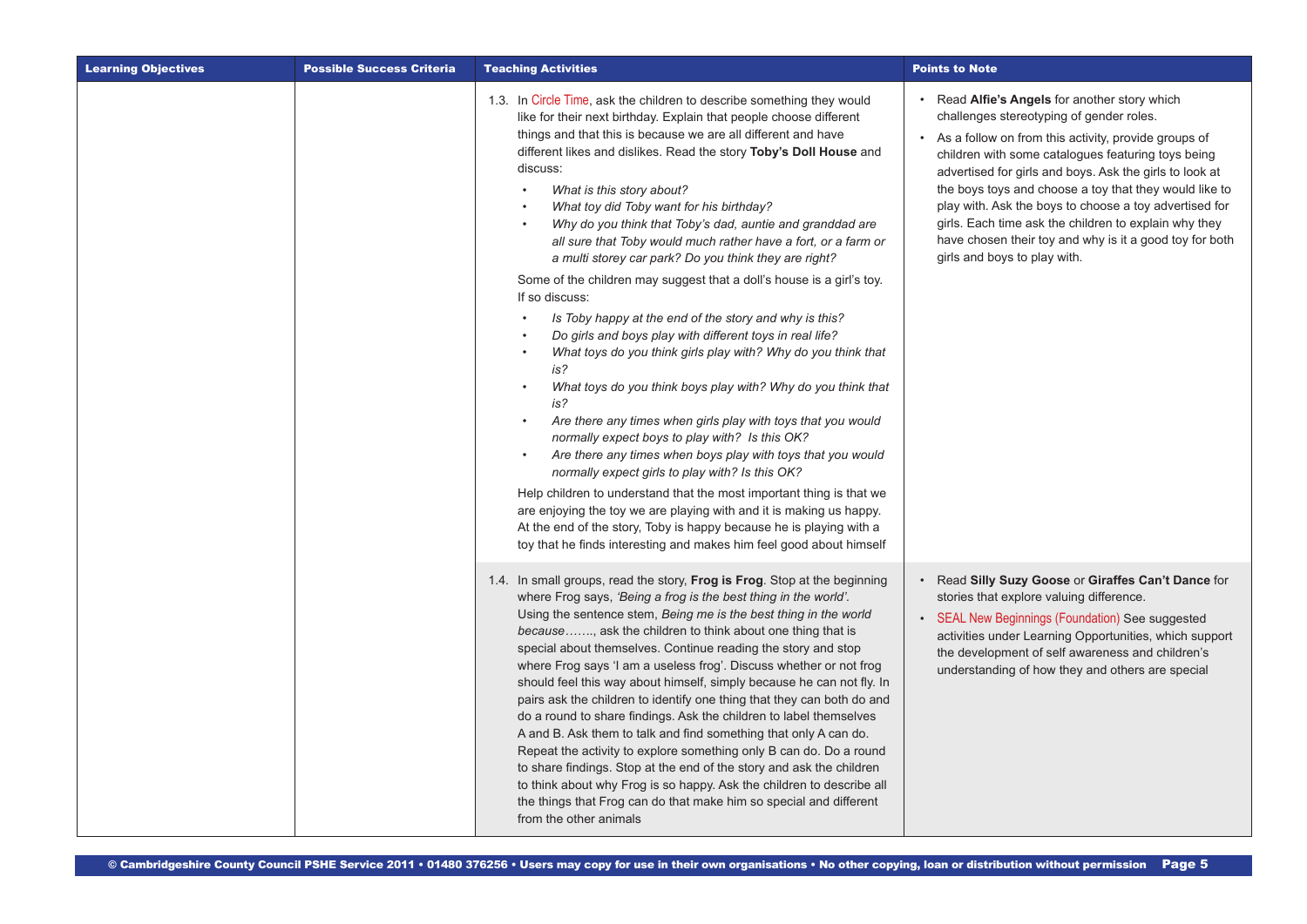<span id="page-5-0"></span>

| <b>Section B - Setting Goals</b>                                                               |                                                                                                                                                                                                                                |                                                                                                                                                                                                                                                                                                                                                                                                                                                                                                                                                                                                                                                                                                                                                                                                                                                                                                                       |                                                                                                                                                                                                                                                                                                                                                                          |
|------------------------------------------------------------------------------------------------|--------------------------------------------------------------------------------------------------------------------------------------------------------------------------------------------------------------------------------|-----------------------------------------------------------------------------------------------------------------------------------------------------------------------------------------------------------------------------------------------------------------------------------------------------------------------------------------------------------------------------------------------------------------------------------------------------------------------------------------------------------------------------------------------------------------------------------------------------------------------------------------------------------------------------------------------------------------------------------------------------------------------------------------------------------------------------------------------------------------------------------------------------------------------|--------------------------------------------------------------------------------------------------------------------------------------------------------------------------------------------------------------------------------------------------------------------------------------------------------------------------------------------------------------------------|
| <b>Learning Objectives</b>                                                                     | <b>Possible Success Criteria</b>                                                                                                                                                                                               | <b>Teaching Activities</b>                                                                                                                                                                                                                                                                                                                                                                                                                                                                                                                                                                                                                                                                                                                                                                                                                                                                                            | <b>Points to Note</b>                                                                                                                                                                                                                                                                                                                                                    |
| To understand what I have<br>2.<br>learnt to do and recognise<br>what I would like to do next. | To be able to:<br>• name some things that I<br>am able to do;<br>• talk about how we<br>are all good at doing<br>different things;<br>explain what a goal is;<br>$\bullet$<br>set a goal for myself;<br>talk about what I want | 2.1. In Circle Time, invite the children to mime something that they have<br>learnt to do such as a skill and encourage the other children to<br>guess what they are doing. After each mime, ask if other children<br>are able to do this activity as well.<br>Provide the children with a piece of card and ask them to make<br>a badge which has their name, a picture of themselves and<br>something they can do written on it e.g. I can swim, I can count to<br>20. In Circle Time, invite the children to share their badges and talk<br>about their achievements.                                                                                                                                                                                                                                                                                                                                              | Ensure that the children understand that people<br>learn to do new things at different times and that<br>achievements can be small or large                                                                                                                                                                                                                              |
|                                                                                                | to learn or achieve and<br>how I am going to do<br>SO;<br>• try new things in my<br>learning;<br>suggest some steps<br>that I could take to<br>reach my goal;<br>give examples of how                                          | 2.2. In Circle Time read the story, Cleversticks and make a Circle of<br>Feelings to explore how Ling Sung feels when he is unable to do<br>the things that the other children can do. Invite the children to talk<br>about times when they have been unable to so something and may<br>have felt like Ling Sung. Invite the children to talk about times when<br>they were unable to do something and what helped them to learn<br>their new skill.<br>Make a list of their strategies e.g. time to practise, copying<br>someone else, asking for help, learning their new skill in stages etc.                                                                                                                                                                                                                                                                                                                      | • See Teaching Guidance for information on how to<br>create a Circle of Feelings.<br>This story provides an opportunity to reflect on the<br>lifestyles of people from different cultural and ethic<br>backgrounds                                                                                                                                                       |
|                                                                                                | to keep trying to reach<br>a goal;<br>talk about what I have<br>done and the things that<br>worked well                                                                                                                        | 2.3. In small groups, Introduce a puppet, Sammy, and explain that<br>Sammy really wants to be able to learn to ride a bike so that she/<br>he can ride a bike on the road to school. Explain to the children that<br>'riding a bike on the road to school' is Sammy's goal, a special thing<br>that she/he is trying to achieve. Explain that at the moment, Sammy<br>can not even ride a bike.<br>Ask the children to work in pairs and think about some of the small<br>things that Sammy needs to learn to do on her/his bike before she/<br>he can ride on the road to school.<br>Record the children's ideas and invite the children to order the<br>activities into small achievable steps that will help Sammy to reach<br>her/his goal e.g. using a balance bike, riding a bike with stabilizers,<br>having an adult to help steer the bike, learning to ride her bike on<br>the drive, pavement or park etc. | See Teaching Guidance for information on using<br>Puppets.<br>• SEAL Going for Goals (Foundation) For further activities<br>on setting goals see Knowing and Understanding<br>Myself, Setting a Realistic Goal and Keeping Going.<br>There are also effective strategies for organising the<br>day and the environment as well as the role of adults<br>in this process. |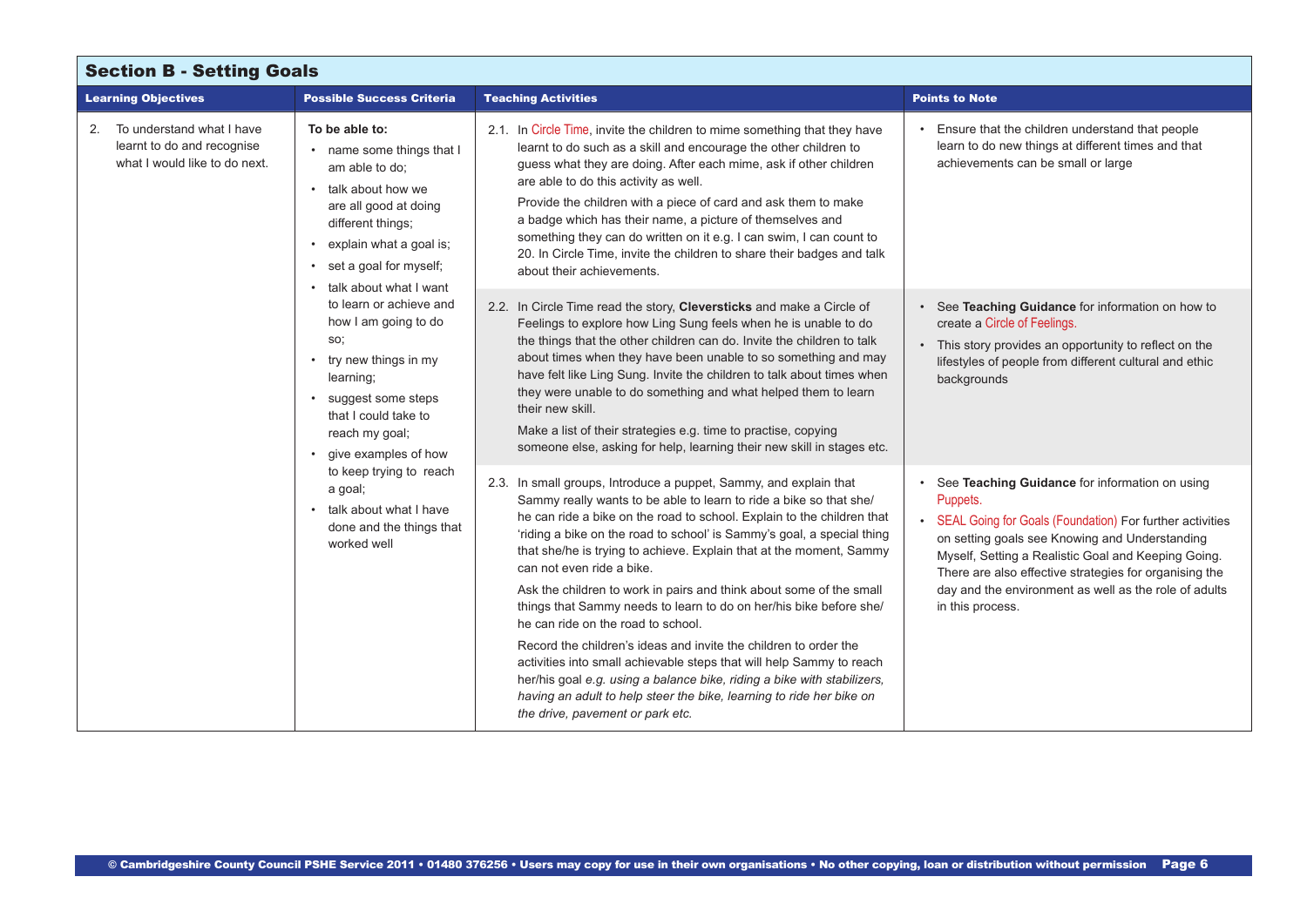| <b>Learning Objectives</b> | <b>Possible Success Criteria</b> | <b>Teaching Activities</b>                                                                                                                                                                                                                                                                                                                                                                                                                                                                                                                                                                                                                                                                                                                                                                                                                                                                                                                                                                                                                                                                                                                                                                                                                                                           | <b>Points to Note</b>                                                                                                                                                                                                                                                                                                                                                                                                                                                                                                                                                                                                                                                               |
|----------------------------|----------------------------------|--------------------------------------------------------------------------------------------------------------------------------------------------------------------------------------------------------------------------------------------------------------------------------------------------------------------------------------------------------------------------------------------------------------------------------------------------------------------------------------------------------------------------------------------------------------------------------------------------------------------------------------------------------------------------------------------------------------------------------------------------------------------------------------------------------------------------------------------------------------------------------------------------------------------------------------------------------------------------------------------------------------------------------------------------------------------------------------------------------------------------------------------------------------------------------------------------------------------------------------------------------------------------------------|-------------------------------------------------------------------------------------------------------------------------------------------------------------------------------------------------------------------------------------------------------------------------------------------------------------------------------------------------------------------------------------------------------------------------------------------------------------------------------------------------------------------------------------------------------------------------------------------------------------------------------------------------------------------------------------|
|                            |                                  | Provide the children with some pictures or symbols representing<br>2.4.<br>things that people of different ages can do or are learning to do e.g.<br>tying shoelaces, painting a picture, driving a car, skipping, cooking<br>on an oven, reading a book etc. Ask the children to sort the pictures<br>into groups of things they can do and things they cannot do. Invite<br>the children to examine the activities that they are still unable to do<br>and discuss together why this may be.<br>Using these pictures and the children's ideas of new things they<br>would like to learn, encourage the children to identify one new skill<br>that they would like to learn to do. Ask the children to draw a picture<br>of themselves performing this new skill and then label their drawing<br>with a few steps or things that they could practice to help them to<br>achieve their goal.<br>Provide opportunities during Circle Time for children to celebrate<br>success and learn the importance of evaluating their own progress<br>when learning a new skill. Ask the children to complete the<br>sentence stem, I am learning to  and invite them to talk about<br>what they have achieved so far and what might help them with the<br>next step to achieving their goal. A | There are opportunities here to discuss achievable<br>skills and age-appropriate goals and examine the<br>difference between these and goals that children may<br>consider achieving in the future such as driving a car.<br>Children may opt to learn a skill that is home based<br>such as helping in the garden or helping prepare a<br>meal. You may want to inform parents/carers and<br>make arrangements for the children to take their<br>drawings home to share with their families. There may<br>be activities that the children could access at school<br>which will help them to achieve their goal e.g. taking<br>part in cookery lessons, joining the gardening club. |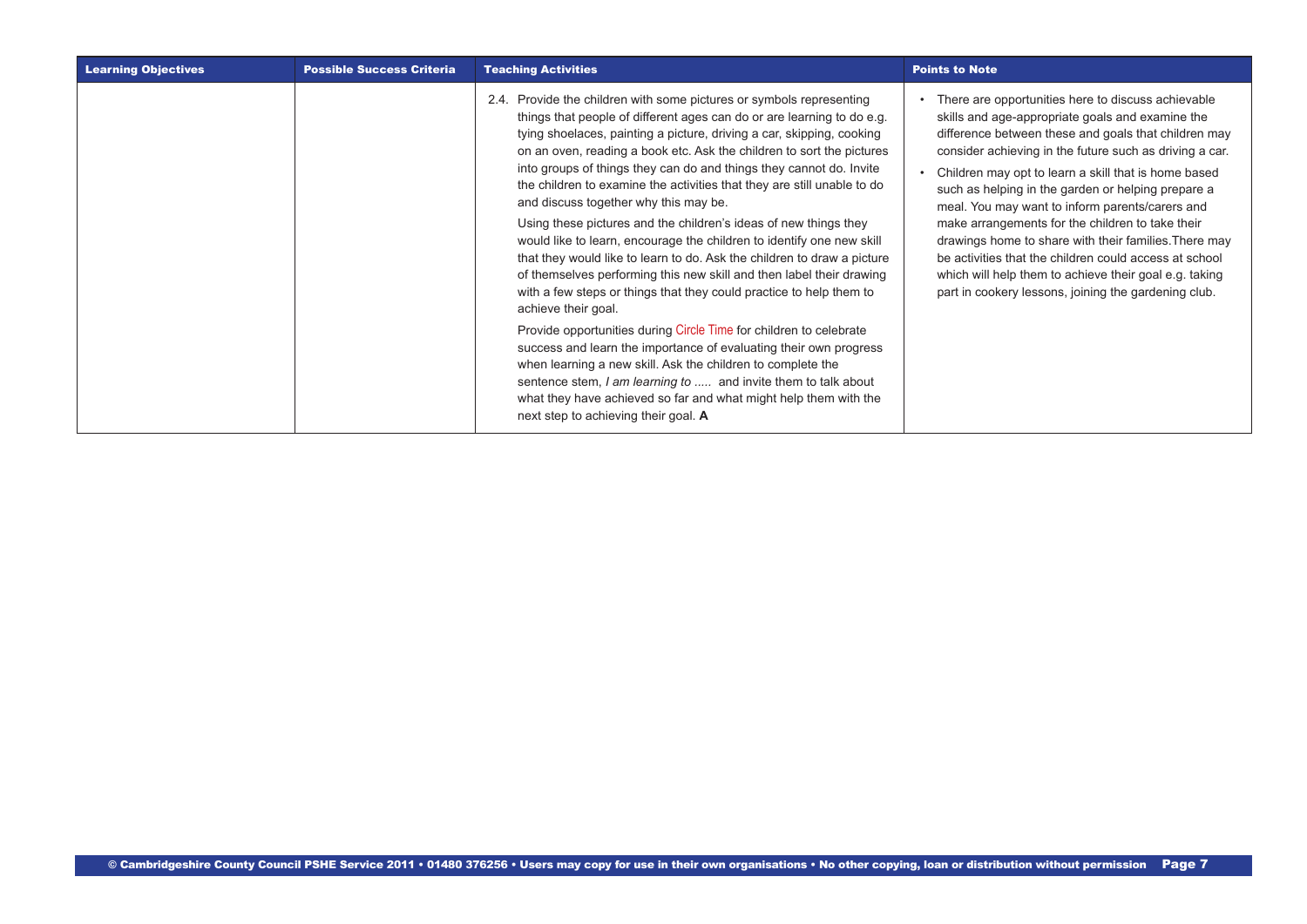<span id="page-7-0"></span>

|                                                                        | <b>Section C - Working Together</b>                                                                                                                                                                                                                                                                                                                                                                                                                            |                                                                                                                                                                                                                                                                                                                                                                                                                                                                                                                                                                                                                                                                                                                                                                                                                                                                                                                                                                                                                                                                                                                                         |                                                                                                                                                                                                                                                                                                                                                                                                                                                                                                                                                                                 |
|------------------------------------------------------------------------|----------------------------------------------------------------------------------------------------------------------------------------------------------------------------------------------------------------------------------------------------------------------------------------------------------------------------------------------------------------------------------------------------------------------------------------------------------------|-----------------------------------------------------------------------------------------------------------------------------------------------------------------------------------------------------------------------------------------------------------------------------------------------------------------------------------------------------------------------------------------------------------------------------------------------------------------------------------------------------------------------------------------------------------------------------------------------------------------------------------------------------------------------------------------------------------------------------------------------------------------------------------------------------------------------------------------------------------------------------------------------------------------------------------------------------------------------------------------------------------------------------------------------------------------------------------------------------------------------------------------|---------------------------------------------------------------------------------------------------------------------------------------------------------------------------------------------------------------------------------------------------------------------------------------------------------------------------------------------------------------------------------------------------------------------------------------------------------------------------------------------------------------------------------------------------------------------------------|
| <b>Learning Objectives</b>                                             | <b>Possible Success Criteria</b>                                                                                                                                                                                                                                                                                                                                                                                                                               | <b>Teaching Activities</b>                                                                                                                                                                                                                                                                                                                                                                                                                                                                                                                                                                                                                                                                                                                                                                                                                                                                                                                                                                                                                                                                                                              | <b>Points to Note</b>                                                                                                                                                                                                                                                                                                                                                                                                                                                                                                                                                           |
| To know who and how to ask<br>3.<br>for help if they need it.          | To be able to:<br>• identify different adults<br>working at the school<br>• say who I can talk to<br>both at school and at<br>home if I am worried<br>about something                                                                                                                                                                                                                                                                                          | 3.1 As a class, encourage the children to talk about the adults that they<br>know and see in school. Invite them to consider which of these<br>adults they would feel happy to talk to and seek help from if they<br>felt unsafe, worried or upset about something while they were at<br>school. Using guidance on the Safety Circle, support every child<br>to develop their own personal Safety Circle which includes trusted<br>adults both at school and at home.                                                                                                                                                                                                                                                                                                                                                                                                                                                                                                                                                                                                                                                                   | See Teaching Guidance for information on the Safety<br>Circle. The Safety Circle is covered further in units<br>KS F Keeping Safe, FF F Friends and Family,<br><b>ME F My Emotions.</b>                                                                                                                                                                                                                                                                                                                                                                                         |
| To understand ways of<br>4.<br>welcoming new children to<br>the class. | To be able to:<br>• talk about how I felt<br>when I was starting<br>school:<br>• describe how I belong<br>to my class/group;<br>talk about some things<br>people do to show they<br>like me:<br>talk about how<br>everybody has<br>feelings and give some<br>examples;<br>suggest simple ways to<br>be friendly and make<br>someone new feel<br>welcome;<br>suggest things that the<br>teachers and the school<br>can do to help a new<br>person feel welcome. | 4.1 Read the story, I Am Too Absolutely Small For School and invite<br>the children to discuss why Lola was worried about starting school<br>e.g. she would have to wear a school uniform, she would have to<br>eat a school dinner, she might have to sit on her own.<br>Ask the children to:<br>Recall how Lola's brother, Charlie, helps her to feel happier about<br>starting school.<br>Recall how they felt about starting school and why they felt this<br>way.<br>Ask the children if they ever had any worries about starting school.<br>Make a list of these concerns and then ask the children to think of<br>things that the school, teachers / staff, children and parents/carers<br>could do to take away some of the worry about starting school<br>e.g. children could choose a friend to sit with at lunchtime, parents/<br>carers could talk to the teachers at the beginning and end of the<br>day, the teacher could show the children around the classroom and<br>school and point out important things like the location of the toilets,<br>the children could smile and say 'hello' to each other in the morning | Before engaging with this activity involve the children<br>in reflecting on their Safety Circle and the trusted<br>people they have identified who they could talk to at<br>home and at school.<br>Be sensitive to children's individual concerns<br>about starting school. Also, there may be<br>children who did not experience any<br>concerns about starting and want to describe positive<br>feelings about this experience.<br>Read the story, Billy and the Big New School for<br>an alternative fiction story that explores feelings<br>associated with starting school |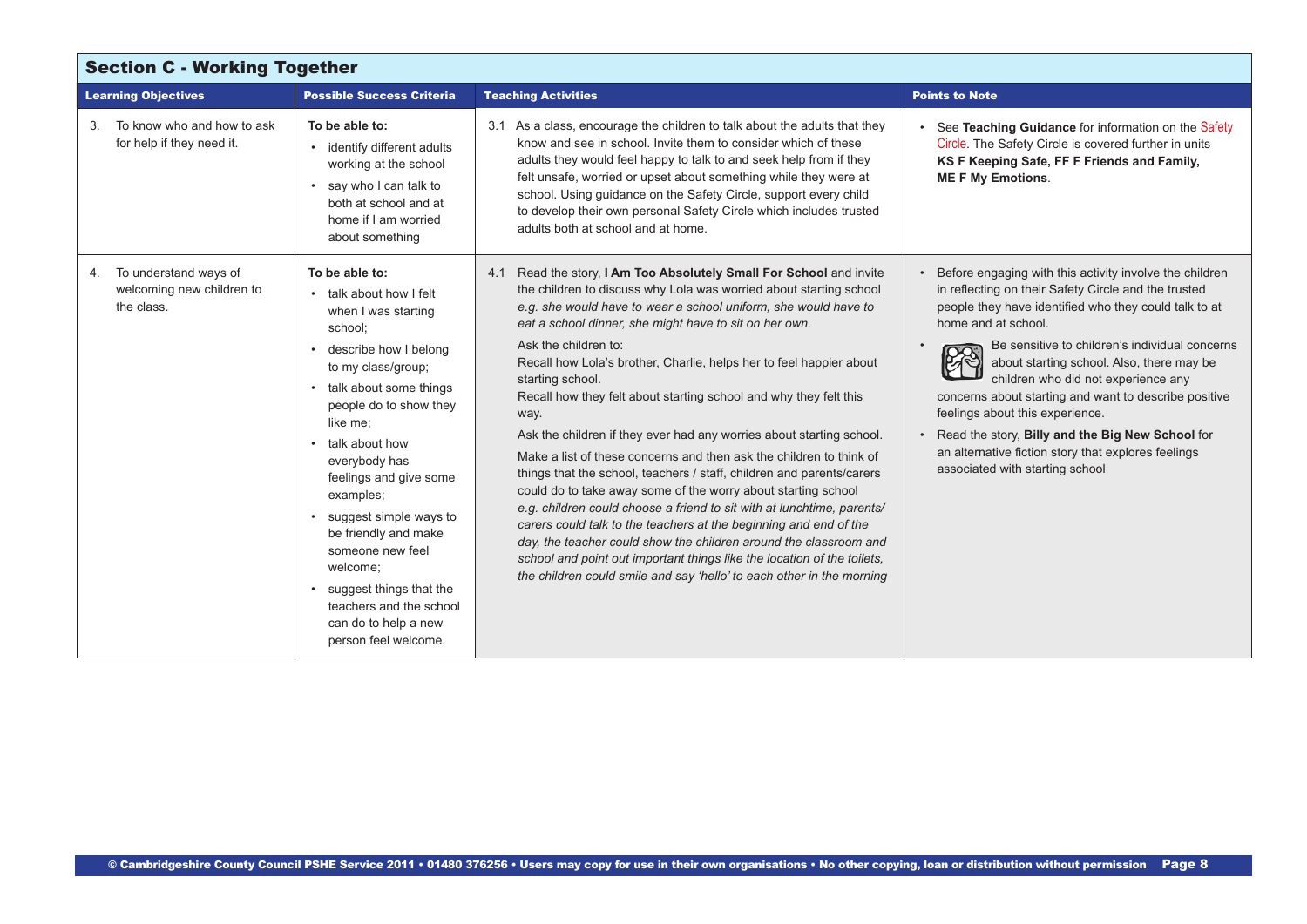| <b>Learning Objectives</b> | <b>Possible Success Criteria</b> | <b>Teaching Activities</b>                                                                                                                                                                                                                                                                                                                                                                                                                                                                                                                                                                                                                                                                                                                                                                                                                                                                                                                                                                                                                                                                                                                                                                                                                                                                                                                                                                                                                                            | <b>Points to Note</b>                                                                                                                                                                                                                                                                                                                                                                                                                                                                                                                                                                                                                                                                                                                                                                                                                                                            |
|----------------------------|----------------------------------|-----------------------------------------------------------------------------------------------------------------------------------------------------------------------------------------------------------------------------------------------------------------------------------------------------------------------------------------------------------------------------------------------------------------------------------------------------------------------------------------------------------------------------------------------------------------------------------------------------------------------------------------------------------------------------------------------------------------------------------------------------------------------------------------------------------------------------------------------------------------------------------------------------------------------------------------------------------------------------------------------------------------------------------------------------------------------------------------------------------------------------------------------------------------------------------------------------------------------------------------------------------------------------------------------------------------------------------------------------------------------------------------------------------------------------------------------------------------------|----------------------------------------------------------------------------------------------------------------------------------------------------------------------------------------------------------------------------------------------------------------------------------------------------------------------------------------------------------------------------------------------------------------------------------------------------------------------------------------------------------------------------------------------------------------------------------------------------------------------------------------------------------------------------------------------------------------------------------------------------------------------------------------------------------------------------------------------------------------------------------|
|                            |                                  | 4.2 Read the story, The Gotcha Smile. Stop the story at the beginning<br>where Clarine is introduced to the class and wants to make lots<br>of new friends. Invite the children to discuss how Clarine might be<br>feeling. Invite the children to think of ways that the other children in<br>the class could be friendly to Clairne and make her feel welcome<br>and part of her new class.<br>Stop the story at various points where Clarine is having a difficult<br>time and ask the children to think of things that the other children in<br>the story could do to help Clarine feel better and more welcome. In<br>small groups, invite the children to develop a short role play where<br>one person is pretending to be a new child joining the class and the<br>others are helping him/ her to feel welcome.<br>Encourage the children to show their role plays and make a list of<br>the strategies that the children use to welcome new children.                                                                                                                                                                                                                                                                                                                                                                                                                                                                                                        | • See Teaching Guidance for information on using<br>Drama Strategies.<br>To help the children empathise with the character in<br>the story you may want to look at the list of concerns<br>about starting school from the previous activity and<br>examine which concerns may apply in Clarine's<br>situation.<br>• In Circle Time, play the game 'Pass the Smile', where<br>children take it in turns to pass a smile around the<br>circle. Encourage the children to think about times<br>during the day when they have smiled at other people.<br>Encourage them also to think about times when others<br>have smiled at them and how this made them feel.                                                                                                                                                                                                                    |
|                            |                                  | 4.3 Read the story, My Name is Yoon. Invite the children to talk about<br>how Yoon is feeling about starting a new school in a foreign country.<br>In the story Yoon says 'I wanted to be a cat. I wanted to hide in a<br>corner. My mother would find me and cuddle up close to me' and<br>'I wanted to be a bird. I wanted to fly, fly back to Korea'. Invite the<br>children to consider why Yoon wanted to be these animals and hide<br>or fly away and what this tells us about the way she is feeling in a<br>foreign country.<br>Recap on some of the worries that the children had about starting<br>school from the previous activities. Look at each concern and<br>discuss how each one could become a bigger worry for Yoon<br>because she can not speak, read or write English.<br>Invite the children to think of things that the children and the class<br>teacher could do to be friendly to Yoon and make starting school<br>easier for her bearing in mind Yoon does not speak, read or write<br>English e.g. display Korean and English words, use pictures to<br>communicate, teach simple greetings and saying goodbye words,<br>find a friend for Yoon to copy, use signs with your hands, show and<br>share toys etc.<br>Invite the children to imagine Yoon is going to join the class and ask<br>them to draw a picture and use speech bubbles to show what they<br>would do and say to welcome Yoon and make her feel part of the<br>class. | • Use Circle Time rounds and greetings songs to<br>reinforce children's names and help them feel included<br>as valued members of the class. When a child leaves<br>the class include rounds such as One thing I will<br>remember / miss about X is The Children can also<br>make special farewell cards.<br>• Where opportunities arise involve the children in<br>developing strategies to support non English speaking<br>children or children who have EAL.<br>• Invite the children to ask their parents/carers why they<br>have been given their name and where their name<br>originates from. In Circle Time play a greetings game<br>and invite the children to share this information about<br>their name with the class.<br>SEAL New Beginnings (Foundation) See the story,<br>The New Boy for alternative fiction that explores<br>welcoming new children to a class. |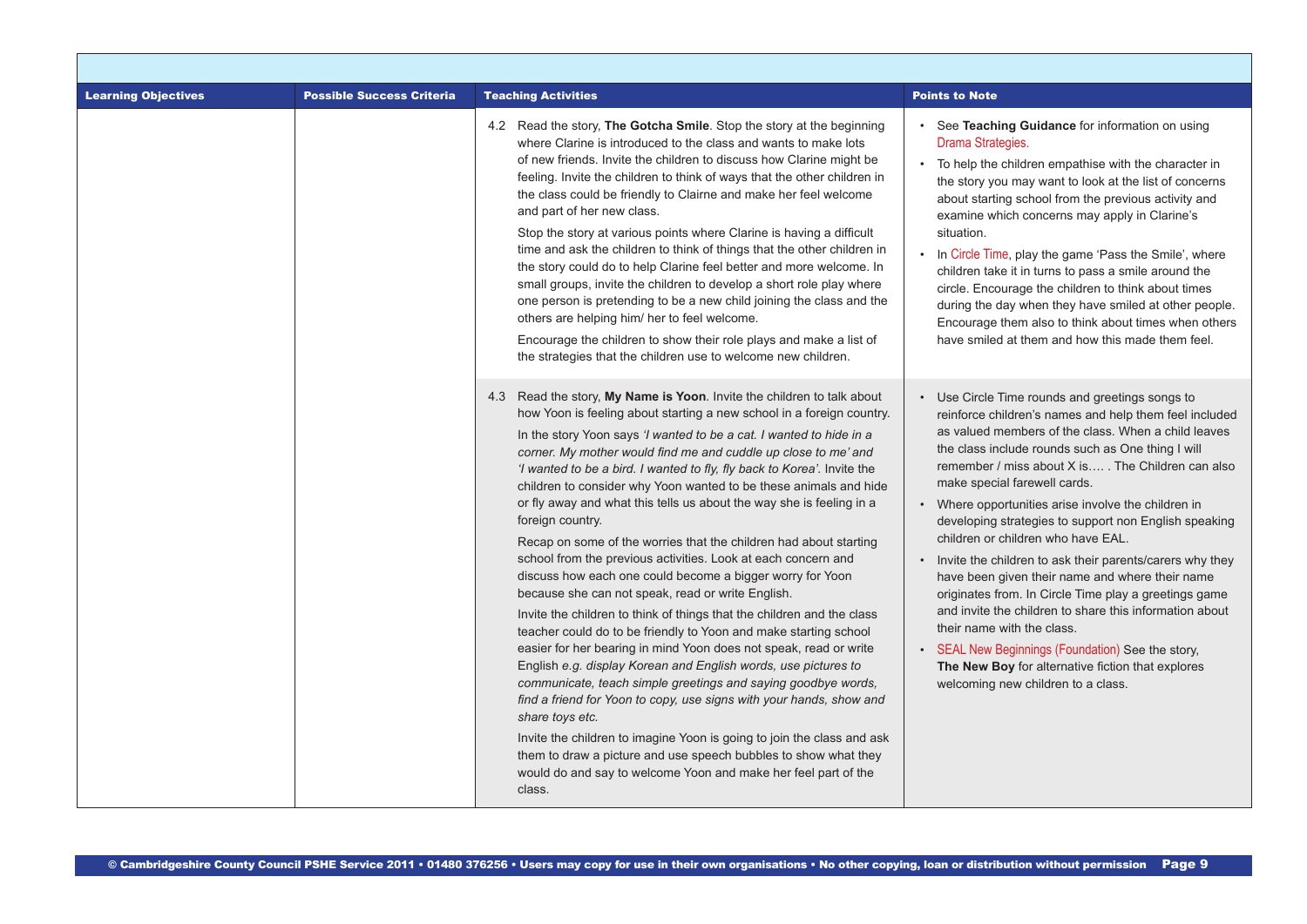<span id="page-9-0"></span>

| <b>Learning Objectives</b>                                               | <b>Possible Success Criteria</b>                                                                                                                                                                    | <b>Teaching Activities</b>                                                                                                                                                                                                                                                                                                                                                                                                                                                                                                                                                                                                                                                                                                                                                                                                                                                                                                                                                                                                                                                                                                                                                                                                                                                                                                  | <b>Points to Note</b>                                                                                                                                                                                                                                                                                                                                                                                                                                                                                                                                               |
|--------------------------------------------------------------------------|-----------------------------------------------------------------------------------------------------------------------------------------------------------------------------------------------------|-----------------------------------------------------------------------------------------------------------------------------------------------------------------------------------------------------------------------------------------------------------------------------------------------------------------------------------------------------------------------------------------------------------------------------------------------------------------------------------------------------------------------------------------------------------------------------------------------------------------------------------------------------------------------------------------------------------------------------------------------------------------------------------------------------------------------------------------------------------------------------------------------------------------------------------------------------------------------------------------------------------------------------------------------------------------------------------------------------------------------------------------------------------------------------------------------------------------------------------------------------------------------------------------------------------------------------|---------------------------------------------------------------------------------------------------------------------------------------------------------------------------------------------------------------------------------------------------------------------------------------------------------------------------------------------------------------------------------------------------------------------------------------------------------------------------------------------------------------------------------------------------------------------|
| To understand how people's<br>5.<br>behaviour makes other<br>people feel | To be able to:<br>• describe a situation that<br>is fair or unfair;<br>• describe how fair<br>behaviour makes<br>people feel;<br>describe how unfair<br>$\bullet$<br>behaviour makes<br>people feel | 5.1 In Circle Time, read the story, Oscar Got the Blame as a way of<br>introducing fair and unfair behaviour.<br>Invite the children to think of ways they behave at home which<br>makes their parents/carers and other members of their family<br>pleased or happy. Ask the children to complete the sentence stem, I<br>make my Mum/Dad/ Grandma etc. pleased and happy when I<br>and make a list of the types of behaviour that the children describe<br>e.g. sharing toys, being polite, being helpful.<br>Invite the children to think of ways that they may sometimes behave<br>which makes their parents/carers and other members of the family<br>cross or unhappy and make a list of these behaviours.<br>Identify some of the behaviours from both lists and ask the children<br>to decide whether the behaviour is fair or unfair. To help the children<br>decide, ask them to consider the impact of the behaviour on other<br>people e.g. Does the behaviour make others feel happy or angry?<br>Does the behaviour mean that others lose out in some way such as<br>not getting a chance to share, be heard, get help or do the things<br>they want to do.<br>Invite the children to draw a picture of themselves at home<br>behaving in a considerate way that makes their family feel pleased<br>and happy. | See Teaching Guidance for information on Circle<br>Time.<br>• This activity provides children with the opportunity<br>to think about how their own behaviour impacts on<br>others.                                                                                                                                                                                                                                                                                                                                                                                  |
|                                                                          |                                                                                                                                                                                                     | 5.2 Introduce a puppet, Sammy, and explain that Sammy goes to a<br>school where some people behave in a fair way and others in an<br>unfair way. Use scenarios such as the following to describe some<br>things that have been happening at Sammy's school:<br>May likes to bring a banana for her snack at break time and<br>sometimes, if she is not near a bin, May will throw the banana skin<br>on the floor.<br>Anna always asks Sammy if he wants to play with her.<br>Adrian likes to be first in the dinner queue, so he always runs to line<br>$\bullet$<br>up and pushes people out of the way so that he can be in the front.<br>Pippa and Alex play with Miranda, but sometimes they leave<br>$\bullet$<br>Miranda out of their games on purpose and say they do not like her.<br>Kat always helps other children to tidy away the things in the<br>$\bullet$<br>classroom.<br>After each scenario, do a Circle of Feelings to explore how<br>the children would feel if they went to this school and saw this<br>behaviour happening. Invite the children to think about whether the<br>behaviour is fair or unfair using the questions in activity 5.1.                                                                                                                                                      | See Teaching Guidance for information on using<br>puppets and creating a Circle of Feelings.<br>Ensure that the children understand that<br>$\bullet$<br>these are pretend situations and that the<br>names used in the scenarios do not imply<br>reference to individual children at your school<br>• In Circle Time read the story, I Don't Care. Discuss<br>with the children the ways in which the characters<br>show respect and disrespect for others in different<br>situations. Explore how people use words to show<br>respect for the feelings of others. |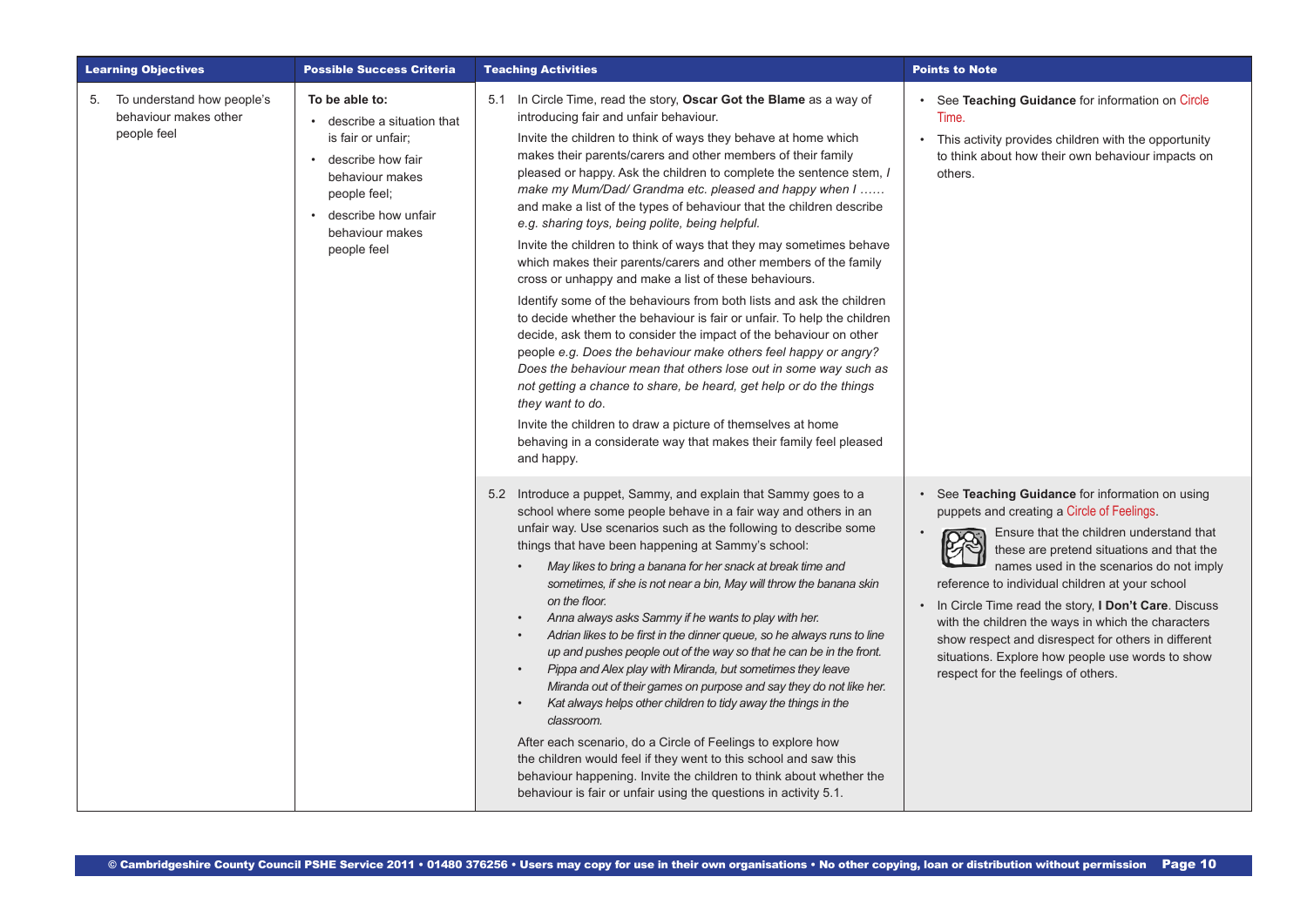<span id="page-10-0"></span>

| <b>Learning Objectives</b>                                                             | <b>Possible Success Criteria</b>                                                                                                                                                                                  | <b>Teaching Activities</b>                                                                                                                                                                                                                                                                                                                                                                                                                                                                                                                                                                                                                                                                                                                                                                                                                                                                                                                                                                      | <b>Points to Note</b>                                                                                                                                                                                                                                                                                                                                                                                                                                                                                                                                                                                                                                                                                                                   |
|----------------------------------------------------------------------------------------|-------------------------------------------------------------------------------------------------------------------------------------------------------------------------------------------------------------------|-------------------------------------------------------------------------------------------------------------------------------------------------------------------------------------------------------------------------------------------------------------------------------------------------------------------------------------------------------------------------------------------------------------------------------------------------------------------------------------------------------------------------------------------------------------------------------------------------------------------------------------------------------------------------------------------------------------------------------------------------------------------------------------------------------------------------------------------------------------------------------------------------------------------------------------------------------------------------------------------------|-----------------------------------------------------------------------------------------------------------------------------------------------------------------------------------------------------------------------------------------------------------------------------------------------------------------------------------------------------------------------------------------------------------------------------------------------------------------------------------------------------------------------------------------------------------------------------------------------------------------------------------------------------------------------------------------------------------------------------------------|
| To understand ways of<br>6.<br>respecting the needs of other<br>children in the class. | To be able to:<br>• explain why it is<br>important to respect the<br>needs of other people;<br>describe examples of<br>fair and unfair behaviour<br>that might happen in the<br>classroom;<br>explain why we need | 6.1 Introduce small groups of children to a number of games, outdoors<br>or indoors, which have a few simple rules. Invite the children to play<br>the games and afterwards ask them to describe some of the rules.<br>Discuss what the players are allowed to do and what they are not<br>allowed to do and why. Ask the children to think about what the<br>game would be like if there were no rules and what would happen.<br>Explain to the children that just as we have rules to help people<br>play fairly together in a game, we need rules for the classroom and<br>school that will help people work fairly together in the classroom.                                                                                                                                                                                                                                                                                                                                               | • This activity introduces the idea of having rules to<br>help us with our behaviour so that our behaviour<br>is always fair to other people and shows respect<br>and consideration for others. You may want to take<br>photographs during this activity that can be shown<br>to the children afterwards and used as a way of<br>reinforcing their learning about rules                                                                                                                                                                                                                                                                                                                                                                 |
|                                                                                        | classroom and school<br>rules:<br>suggest some ideas<br>for classroom rules<br>that will help us to work<br>together;<br>describe the classroom<br>rules and explain what<br>they mean;                           | 6.2 Read the story, Mr Gumpy's Outing. Stop the story where Mr<br>Gumpy makes a new rule for the children and each of the animals<br>who want to join him on his boat e.g. 'Yes, but don't hop about'.<br>Invite the children to discuss why Mr Gumpy has introduced each of<br>these rules and what may happen if they do not follow them.<br>At the end of the story, where everyone falls into the water, ask the<br>children to think about how this could have been avoided and help<br>them to see the link between having rules and keeping safe                                                                                                                                                                                                                                                                                                                                                                                                                                         |                                                                                                                                                                                                                                                                                                                                                                                                                                                                                                                                                                                                                                                                                                                                         |
|                                                                                        | follow the classroom<br>and school rules.                                                                                                                                                                         | 6.3 Provide small groups of children with a collection of small world<br>people and a model school in which the children can enter into<br>make-believe situations.<br>Ask them to use the small world people and role play some<br>situations where their characters are demonstrating fair or unfair<br>behaviour e.g. walking carefully in the corridor, putting books back<br>properly in the library or dropping food on the floor and not sharing<br>with other people.<br>Encourage the children to talk about the impact of their character's<br>behaviour on other people in the school and why the behaviour is<br>either fair or unfair. Referring back to learning from activities 6.1<br>and 6.2, invite the children to talk about how rules could make the<br>imaginary school a happier and safer place.<br>Invite the children to devise classroom rules that would help the<br>characters in the imaginary school and ensure that the classroom is<br>a happy and safe place. | • See Teaching Guidance for information on using<br>Drama Strategies.<br>Children may enact situations that have<br>$\bullet$<br>occurred and affected them on a personal<br>NG<br>level. Ensure that the children understand<br>that they must not name individual children<br>in this activity and that their model person is a pretend<br>person.<br>• This activity can also be used to review established<br>classroom rules and reinforce their purposes. You can<br>also explore rules for the dining all and playground.<br>• SEAL New Beginnings (Foundation) See Learning<br>Opportunities: social skills for further activities which<br>explore positive social skills and rights, rules and<br>responsibilities at school. |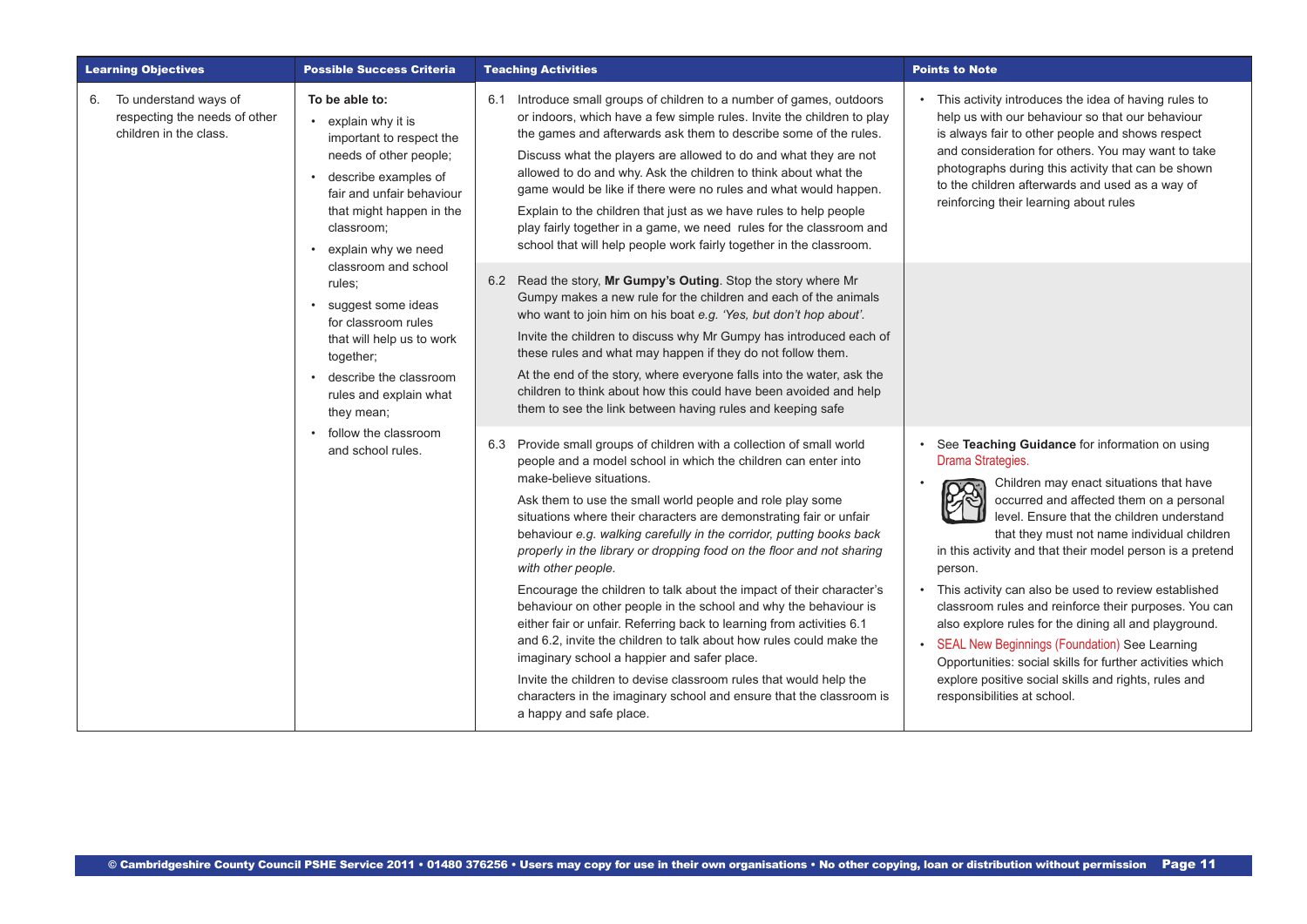<span id="page-11-0"></span>

| <b>Learning Objectives</b>                                                         | <b>Possible Success Criteria</b>                                                                                                                                                                                                                                                                                                                                                                                                                                                            | <b>Teaching Activities</b>                                                                                                                                                                                                                                                                                                                                                                                                                                                                                                                                                                                                                                                                                                                                                                                                                                                                                                                                                                                                                                                                                                                                                                                                                                                                                             | <b>Points to Note</b>                                                                                                                                                                                                                                                                                                                                                                                                                                                                                                                                                                                                                                                                                                                                                |
|------------------------------------------------------------------------------------|---------------------------------------------------------------------------------------------------------------------------------------------------------------------------------------------------------------------------------------------------------------------------------------------------------------------------------------------------------------------------------------------------------------------------------------------------------------------------------------------|------------------------------------------------------------------------------------------------------------------------------------------------------------------------------------------------------------------------------------------------------------------------------------------------------------------------------------------------------------------------------------------------------------------------------------------------------------------------------------------------------------------------------------------------------------------------------------------------------------------------------------------------------------------------------------------------------------------------------------------------------------------------------------------------------------------------------------------------------------------------------------------------------------------------------------------------------------------------------------------------------------------------------------------------------------------------------------------------------------------------------------------------------------------------------------------------------------------------------------------------------------------------------------------------------------------------|----------------------------------------------------------------------------------------------------------------------------------------------------------------------------------------------------------------------------------------------------------------------------------------------------------------------------------------------------------------------------------------------------------------------------------------------------------------------------------------------------------------------------------------------------------------------------------------------------------------------------------------------------------------------------------------------------------------------------------------------------------------------|
|                                                                                    |                                                                                                                                                                                                                                                                                                                                                                                                                                                                                             | 6.4 In Circle Time, review the rules devised by the children for the<br>imaginary school in the previous activity. Invite the children to<br>decide on rules that would be suitable for their own classroom.<br>Ask the children to choose one of the classroom rules and draw<br>a picture of themselves following the rule e.g. the rule 'Be kind<br>to others' could involve children drawing pictures of themselves<br>playing with others, sharing toys, comforting others when they are<br>unhappy, saying friendly things to others. A                                                                                                                                                                                                                                                                                                                                                                                                                                                                                                                                                                                                                                                                                                                                                                          | • Rules and photographs of children following these<br>rules can be displayed in the classroom. Develop<br>opportunities to reinforce rules e.g. displaying a 'happy<br>face' symbol beside the rule at the end of a working<br>session to show that everyone has complied with it.                                                                                                                                                                                                                                                                                                                                                                                                                                                                                  |
| To begin to understand how<br>7.<br>to play and work alongside<br>others at school | To be able to:<br>• talk about what sharing<br>and taking turns means<br>and give examples<br>• talk about why it is fun<br>and important to share<br>and take turns:<br>• explain how it feels if<br>people share things<br>with me and allow me to<br>have my turn;<br>· suggest some ideas for<br>helping people to share<br>in the classroom;<br>speak and listen to<br>others in the class<br>including when we are<br>in a group;<br>• suggest some ways of<br>communicating politely | 7.1 In Circle Time, read the following scenario to the children:<br>Mrs Furley's class had a new sandpit, but it was only big enough<br>for three children to play in. All the children wanted a turn in the<br>sandpit. Megan, Robert and Areg played in the sandpit every day<br>and always got there first during 'Choosing Time'. They played in<br>the sandpit for as long as they like.<br>Invite the children to do a Circle of Feelings to explore how the<br>other children in the scenario must have felt. Ask the children<br>what they think about this situation and whether it is fair or unfair.<br>Encourage the children to talk about times when people would not<br>share with them or would not let them have a turn.<br>Using the IWB, show the children some photographs of themselves<br>working and playing together in different situations and ask the<br>children to explain what the children in the photos are doing that<br>shows they are sharing and taking turns together.<br>Encourage the children to describe some of the classroom rules<br>that the children are following which are helping them to share and<br>work alongside each other.<br>Support small groups of children to use a camera to take<br>photographs of other children in the class sharing and taking turns. | • See Teaching Guidance for information on how to<br>create a Circle of Feelings.<br>Ensure that the children understand that<br>they must not name individuals in this<br>activity.<br>• Read the animal story, Shoo! which explores sharing<br>and the importance of considering the needs of others.<br>• Provide opportunities for sharing and turn-taking<br>activities e.g. turn taking in a role-play shop and<br>where opportunities arise involve the children in<br>choosing feasible ideas that could be implemented in<br>the classroom to support sharing and turn taking e.g.<br>name cards to go in a box for certain activities so that<br>people can see who has already had a go, using an<br>egg timer, having a rota with children's names on it |
|                                                                                    | and considerately with<br>other people in the<br>class and school:<br>• communicate politely<br>and considerately with<br>others in the class and<br>school                                                                                                                                                                                                                                                                                                                                 | 7.2. Provide small groups of children with a large sized jigsaw puzzle.<br>Divide the pieces of the jigsaw evenly between the children. Explain<br>to the children that they are going to work together as a team to<br>make the jigsaw. Explain that they must not touch the jigsaw pieces<br>of the other children but must uses their voices and non verbal<br>signals to communicate to the other children in the group to help<br>them to see where each piece fits. After the jigsaw has been made,<br>invite the children to discuss all the skills they had to use to help<br>each other to make the puzzle e.g. looking, listening, following<br>instructions, speaking clearly and politely, etc.                                                                                                                                                                                                                                                                                                                                                                                                                                                                                                                                                                                                            | Play games which require turn taking with small<br>groups of children. Games can include board games in<br>which the progression of taking turns is very structured<br>and games in which an event or children's choices<br>determines whose turn is next. At the beginning of<br>each game discuss with the children how they will<br>decide fairly who goes first. Introduce ideas such as<br>tossing a coin or drawing lots.                                                                                                                                                                                                                                                                                                                                      |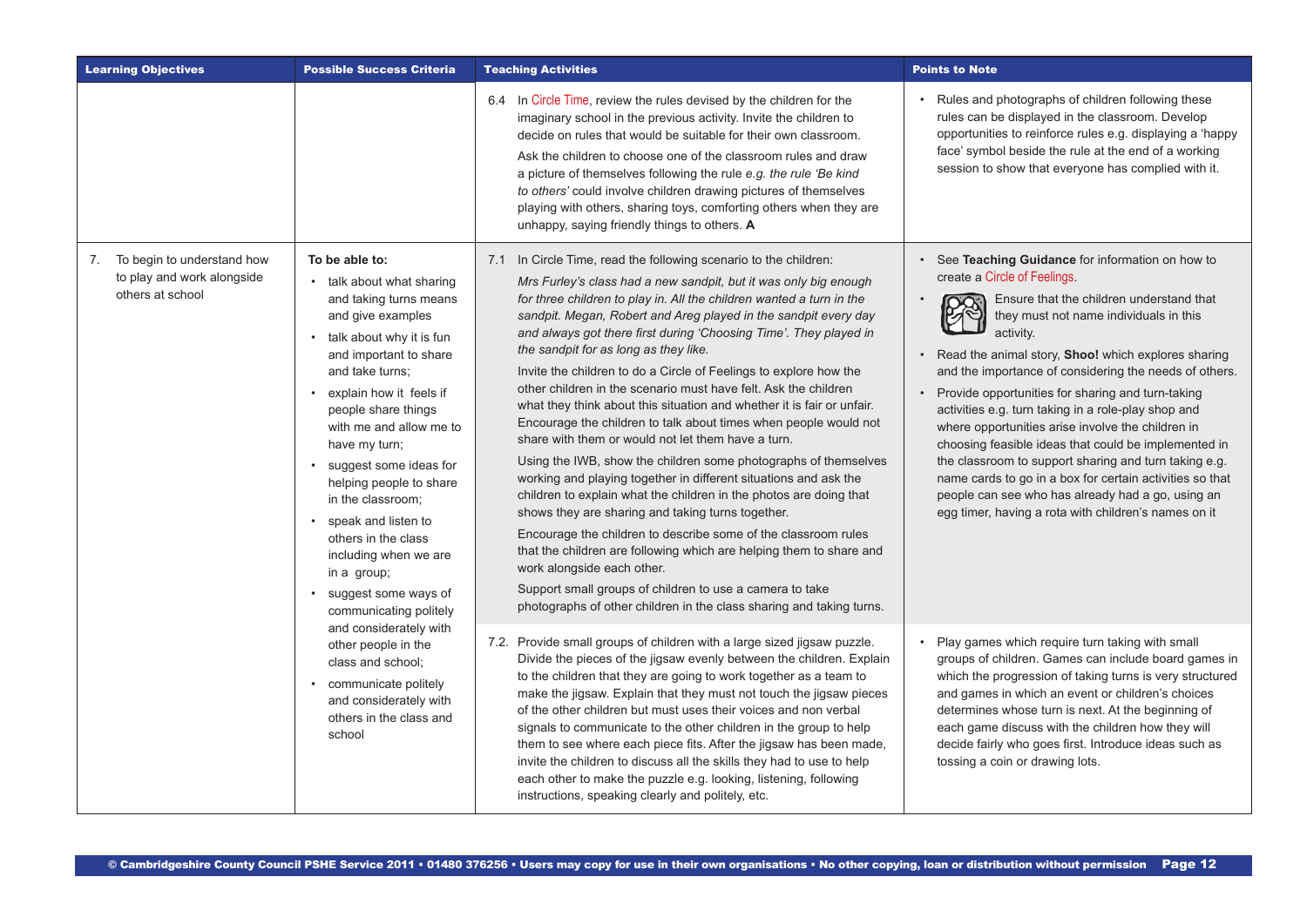| <b>Learning Objectives</b> | <b>Possible Success Criteria</b> | <b>Teaching Activities</b>                                                                                                                                                                                                                                                                                                                                                                                                                                                                                                                               | <b>Points to Note</b>                                                                                                                                                                                                 |
|----------------------------|----------------------------------|----------------------------------------------------------------------------------------------------------------------------------------------------------------------------------------------------------------------------------------------------------------------------------------------------------------------------------------------------------------------------------------------------------------------------------------------------------------------------------------------------------------------------------------------------------|-----------------------------------------------------------------------------------------------------------------------------------------------------------------------------------------------------------------------|
|                            |                                  | 7.3 Show the children a fruit they all like. Cut the fruit up into pieces<br>and shar it ensuring that some children have more than others.<br>At this point make a Circle of Feelings for both the children who<br>have less and those who have more.<br>Ask those who have more to consider how the children who have<br>less may be feeling. Ask the children what you could do to make<br>everyone happy.<br>Invite the children to help you distribute the fruit fairly.                                                                            | This activity will help reinforce the importance of<br>sharing and support children's ability to empathise with<br>the feelings and needs of others.                                                                  |
|                            |                                  | 7.4 In Circle Time, ask the children to tell the group about something<br>they enjoyed doing at playtime or lunchtime.<br>Explain that today due to a lack of time they are all allowed to<br>speak at once. Afterwards do a Circle of Feelings to explore how<br>the children felt when they were speaking and other people were<br>also talking at the same time e.g. fed up, cross, angry.<br>Ask for a volunteer to tell you about their playtime. Explain to the<br>children that you are going to read your book while the volunteer<br>tells you. | See Teaching Guidance for information on Circle Time<br>and creating a Circle of Feelings.<br>When choosing a child for role play in this way, be<br>sensitive to the needs of particularly vulnerable<br>children. . |
|                            |                                  | Afterwards do a Circle of Feelings to explore how this child felt<br>when they were speaking and you were not listening properly. Do a<br>final Circle of Feelings to explore how the other children felt when<br>they were watching this.<br>Make a list of all the things that made it difficult for the children to<br>speak or be listened to e.g. people talking at the same time, people<br>not listening to others or interrupting when others speak                                                                                              |                                                                                                                                                                                                                       |
|                            |                                  | Show the classroom rules to the children and ask them to identify<br>any that help people to speak and be heard. Finish the session<br>by modeling the Circle Time rules of 'speaking one at a time' and<br>'listening when others are speaking' with a sentence stem such as<br>My favourite thing to do at playtime is'                                                                                                                                                                                                                                |                                                                                                                                                                                                                       |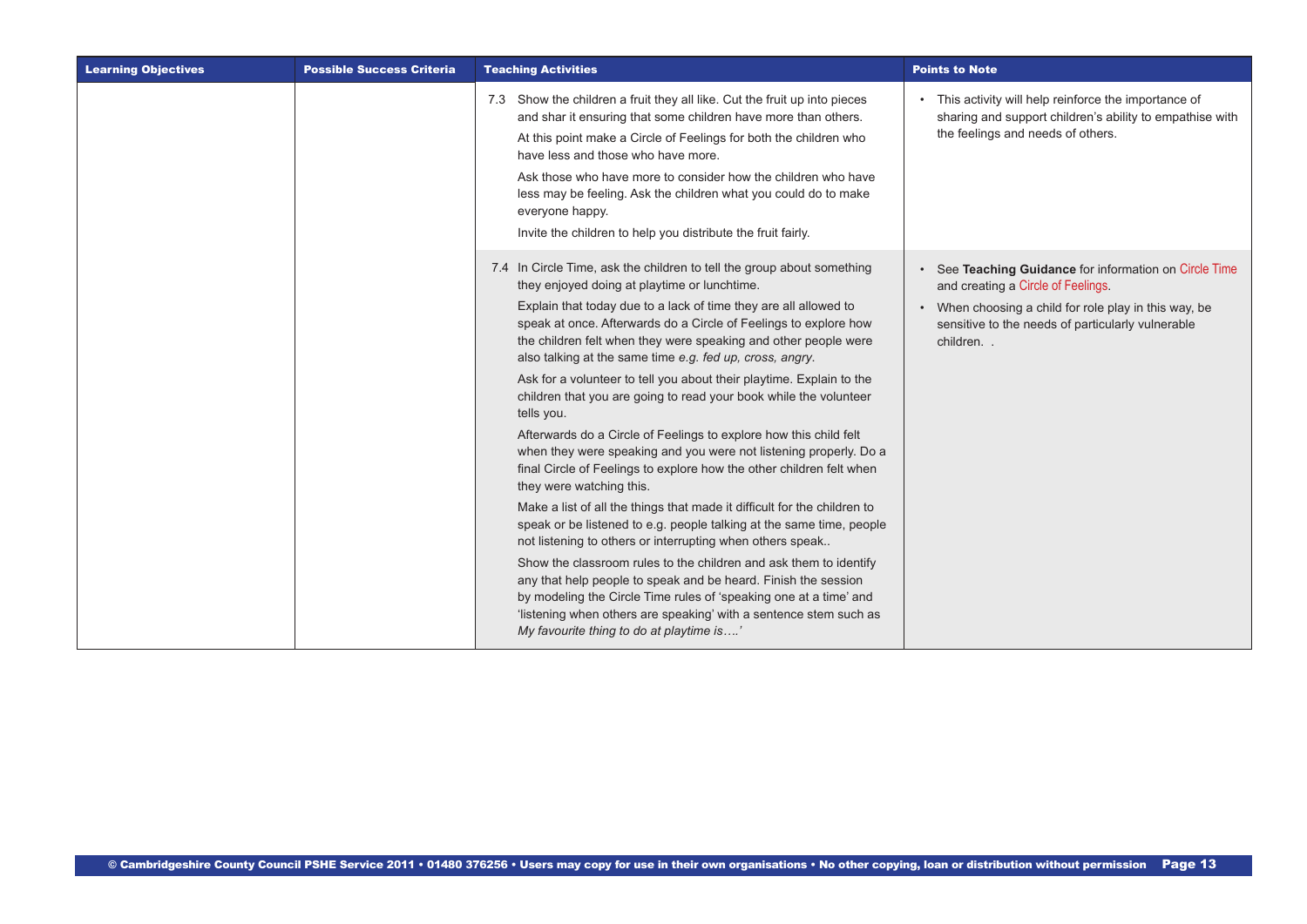<span id="page-13-0"></span>

| <b>Learning Objectives</b> | <b>Possible Success Criteria</b> | <b>Teaching Activities</b>                                                                                                                                                                                                                                                                                                                                                                                                                                                                                                                                                                                                                                                                                                                                                                                                                                                                                                                                                                                                                                                                                                                                                                                                                 | <b>Points to Note</b>                                                                                                                                                                                                                                                                                                                                                                                                                                                                                                                                                                                                                                                                                                                     |
|----------------------------|----------------------------------|--------------------------------------------------------------------------------------------------------------------------------------------------------------------------------------------------------------------------------------------------------------------------------------------------------------------------------------------------------------------------------------------------------------------------------------------------------------------------------------------------------------------------------------------------------------------------------------------------------------------------------------------------------------------------------------------------------------------------------------------------------------------------------------------------------------------------------------------------------------------------------------------------------------------------------------------------------------------------------------------------------------------------------------------------------------------------------------------------------------------------------------------------------------------------------------------------------------------------------------------|-------------------------------------------------------------------------------------------------------------------------------------------------------------------------------------------------------------------------------------------------------------------------------------------------------------------------------------------------------------------------------------------------------------------------------------------------------------------------------------------------------------------------------------------------------------------------------------------------------------------------------------------------------------------------------------------------------------------------------------------|
|                            |                                  | 7.5 Read the story, I Want My Dinner. Stop at the point where the little<br>princess is screaming 'I want my dinner', 'I want my potty', 'I want<br>my teddy' and ask the children what they think of her behaviour.<br>At the end ask the children to describe how the other characters,<br>including the beastie, taught the little princess to be polite. Invite<br>the children to suggest things that they can say and expressions<br>they know that are polite ways of speaking to someone. Read 'The<br>Politeness Poem' and add the children's suggestions to the list<br>in the poem. Ensure that the children include polite phrases such<br>as 'thank you', 'excuse me' and 'you're welcome'. Present small<br>groups or pairs of children with scenarios such as the following<br>depicting situations that may happen at school:<br>A child wants to join in a game or have a turn with a toy<br>$\bullet$<br>A child is asked to go to the office to ask the school secretary<br>$\bullet$<br>for the register<br>Two children ask the dinner lady for some more water at<br>$\bullet$<br>lunchtime<br>Invite the children to demonstrate through role play how these<br>people communicate in a polite and considerate way. | • See Resource 1 My Politeness Poem.<br>• See Teaching Guidance for information on using<br>Drama Strategies.<br>Be sensitive to the needs of children from<br><b>LOO</b><br>different racial and cultural backgrounds<br>where there may be differences in what is<br>considered to be appropriate and polite<br>communication<br>• In Circle Time, reinforce the importance of being polite<br>and saying 'please' by playing the game 'Simon Says'.<br>Explain to the children that they must only follow the<br>command if Simon says 'please' e.g. Simon says<br>please put your hands on your head.<br>Read the story, The Really Rude Rhino for alternative<br>fiction that explores communication and consideration<br>for others |
|                            |                                  | 7.6 In Circle Time, ask the children if they have ever upset someone in<br>the classroom or at home. Encourage the children to talk about a<br>time when they may have upset someone and how it made them<br>feel.<br>Invite the children to think of ideas and actions people can take if<br>they have upset someone and want to make themselves and the<br>other person feel better. Introduce the idea of saying 'sorry' and<br>encourage the children to talk about times when they may have<br>said 'sorry' to someone to make a situation better.<br>Read the story, Goldilocks and The Three Bears. Make a Circle of<br>Feelings to show how Goldilocks may have felt when she returned<br>home and had spent some time thinking about what had happened<br>at the bears' house. Ask the children to think about different ways<br>that Goldilocks could say 'sorry' to the bears.<br>Invite the children to imagine that they are Goldilocks and ask them<br>to write a letter or draw a picture to say 'sorry' to the bears.                                                                                                                                                                                                      | • See Teaching Guidance for information on creating a<br>Circle of Feelings.<br>• This activity provides an opportunity to discuss<br>different ways of showing you are sorry as well as<br>saying 'sorry' e.g. writing notes, making drawings,<br>helping someone, trying your best.                                                                                                                                                                                                                                                                                                                                                                                                                                                     |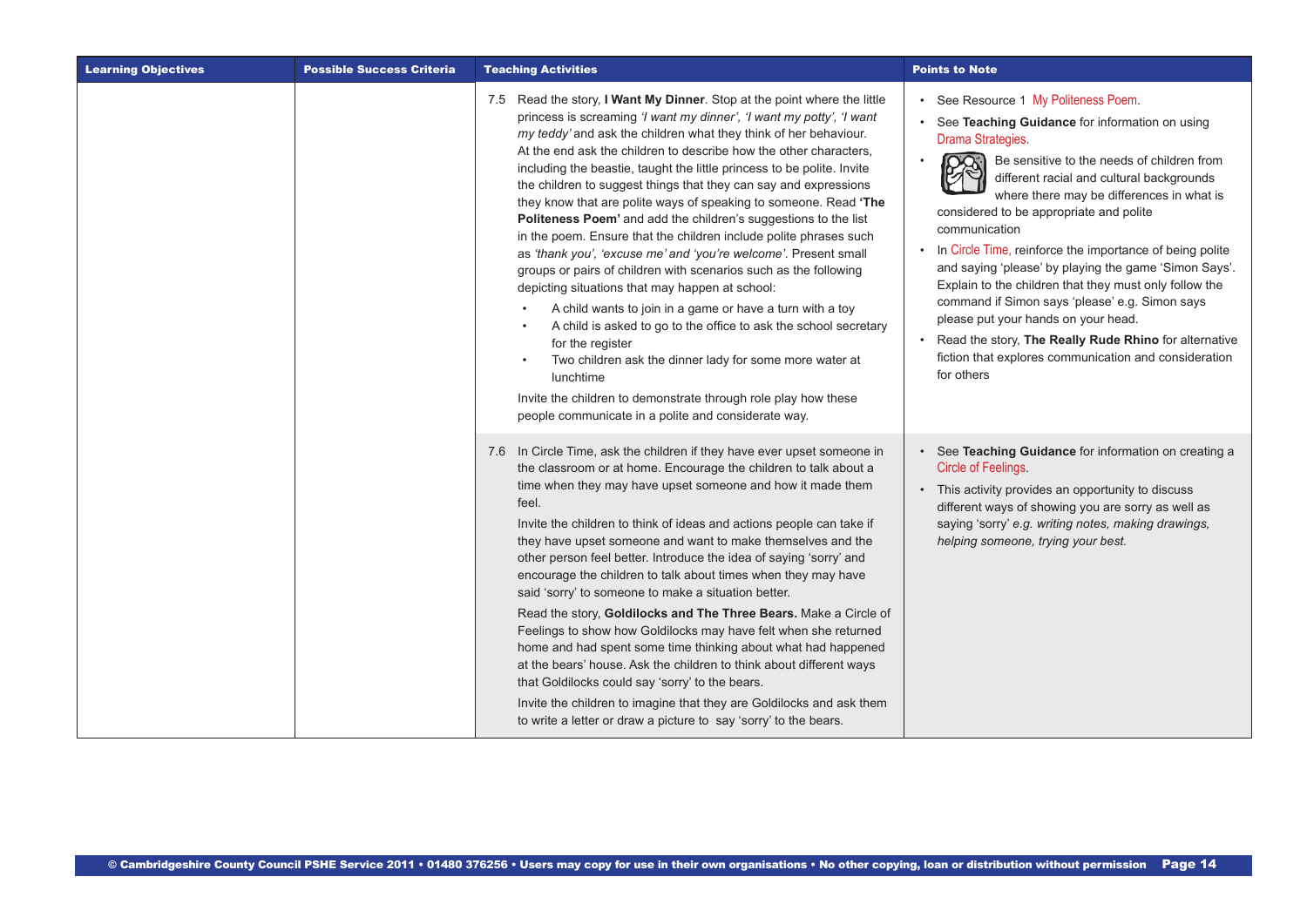#### Resources to Support this Unit

**The following resources are included in the BBF Resource Pack linked to this unit:**

#### 1. My Politeness Poem

#### **These resources are directly referenced within this unit**:

**Cleversticks** Bernard Ashley **What I Like** Catherine and Laurence Anholt **Toby's Doll's House** Ragnhild Scamell and Adrian Reynolds **Alfie's Angels** Henriette Barkow and Sarah Garson **Frog is Frog** Max Velthuijs **Giraffes Can't Dance** Giles Andrede and Guy Parker Rees **All The Colours of The Earth** Wendy Cooling and Sheila Moxley **Silly Suzy Goose** Petr Horacek **Susan Laughs** Jeanne Willis and Tony Ross **My Name is Yoon** Helen Recorvits **I Am Too Absolutely Small For School** Lauren Child **Billy and the Big New School** Catherine and Laurence Anholt **The Gotcha Smile** Rita Phillips Mitchell and Alex Ayliffe **Oscar Got the Blame** Tony Ross **Shoo!** Michael Rosen and Jonathan Langley **Mr Gumpy's Outing** John Burningham **The Really Rude Rhino** Jeanne Willis and Tony Ross **I Want My Dinner** Tony Ross **Dinner's Ready – a Pig's Book of Table Manners** Jane Gedye **Goldilocks and The Three Bears** (any edition)

[SEAL New Beginnings \(Foundation\)](http://www.j9solutions.co.uk/pshe/NDNewBeginningsFoundation.pdf) [SEAL Going for Goals \(Foundation\)](http://www.j9solutions.co.uk/pshe/NDGoingForGoalsFoundation.pdf)

#### **These may also support work on this unit:**

**Starting School** Allan Ahlberg **Do I have to go to school?** Lesley Harker **It's Not Fair** Brian Moses **My First Day at School: Where's My Peg?** Jen Green and Mike Gordon

#### Sources of Information and Support

#### **Jenny Mosley Quality Circle Time** [www.circle-time.co.uk](http://www.circle-time.co.uk)

Resources to support schools in implementing a whole school approach to QCT.

#### **Cambridgeshire Race Equality and Diversity Service,** or your local Ethnic Minority Achievement Service.

Advice, guidance and support for Cambridgeshire schools on welcoming new arrivals, including Roma children and others new to English.

#### 01223 568841 [www.creds.ccceducation.net](http://www.creds.ccceducation.net)

#### **Life Education Centres (LEC)** [www.lifeeducation.org.uk](http://www.lifeeducation.org.uk) (National Coram Life Education website)

Programmes to support and enhance Drug and Health Education in primary schools. This work is predominantly delivered through a visit from the LEC classroom with trained educators.

Cambridgeshire and Peterborough - contact Cambridgeshire PSHE Service - 01480 376256

Links between Unit BB F and LEC programmes:

The Nursery LEC programme includes thinking about how they and others are special.

The Reception LEC programme includes thinking about how special they all are and taking turns.

#### **Cambridgeshire Education ICT Service**

The E-learning team provides a wide range of curriculum advice on all aspects of ICT, including the use of a learning platform and guidance on e-safety.

Email: icthelpline@cambridgeshire.gov.uk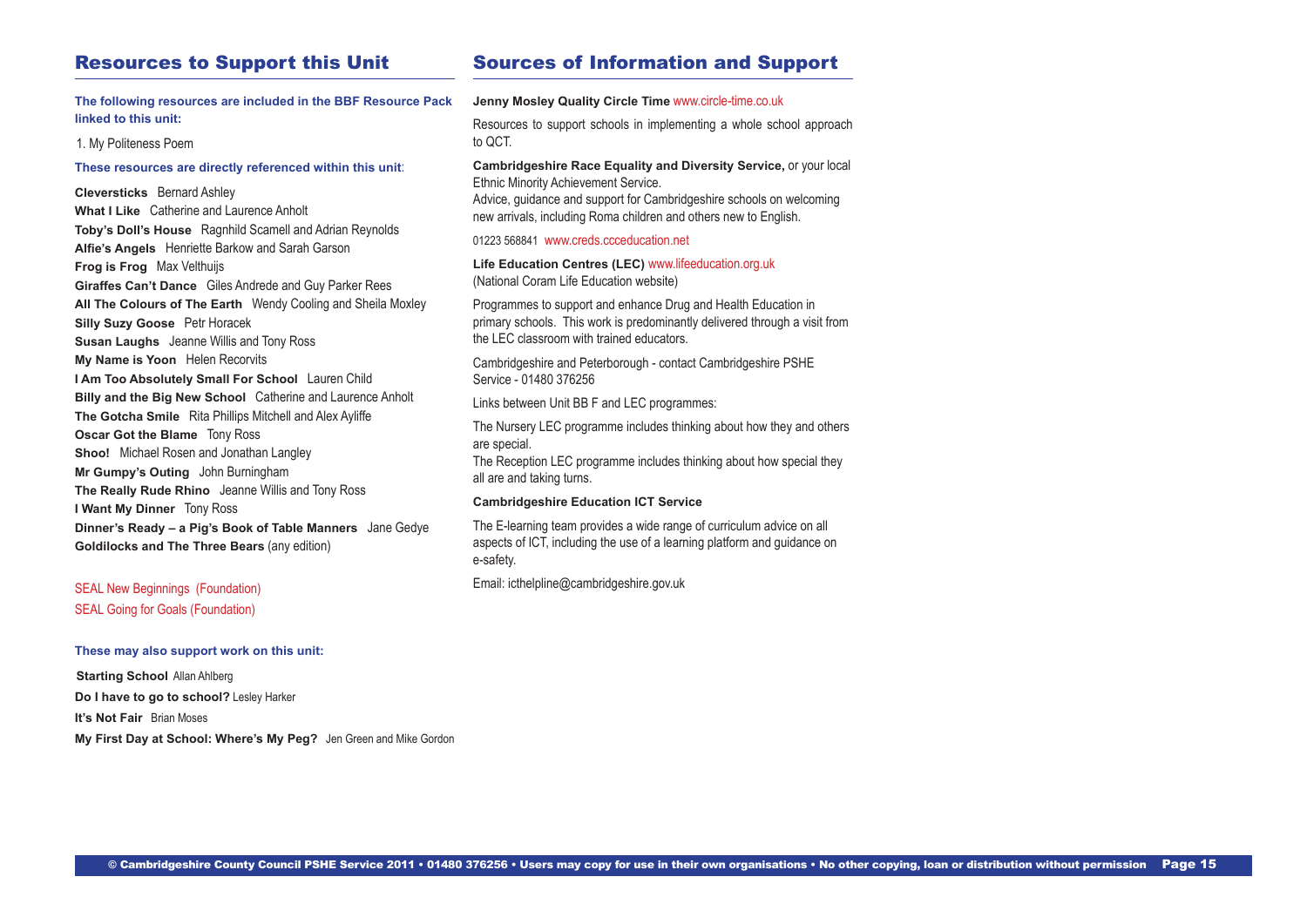*Cambridgeshire Primary Personal Development Programme* Myself and My Relationships 1 • BB F Beginning and Belonging

## **Contents**

[Resource 1 - My Politeness Poem 1](#page-16-0)

Click on the title of the resource you require.

**© Cambridgeshire PSHE Service, Cambridgeshire County Council 2011 • 01480 376256** Contents may be edited and may be copied and distributed within purchasing schools/settings. No other copying, loan, transfer or distribution without permission.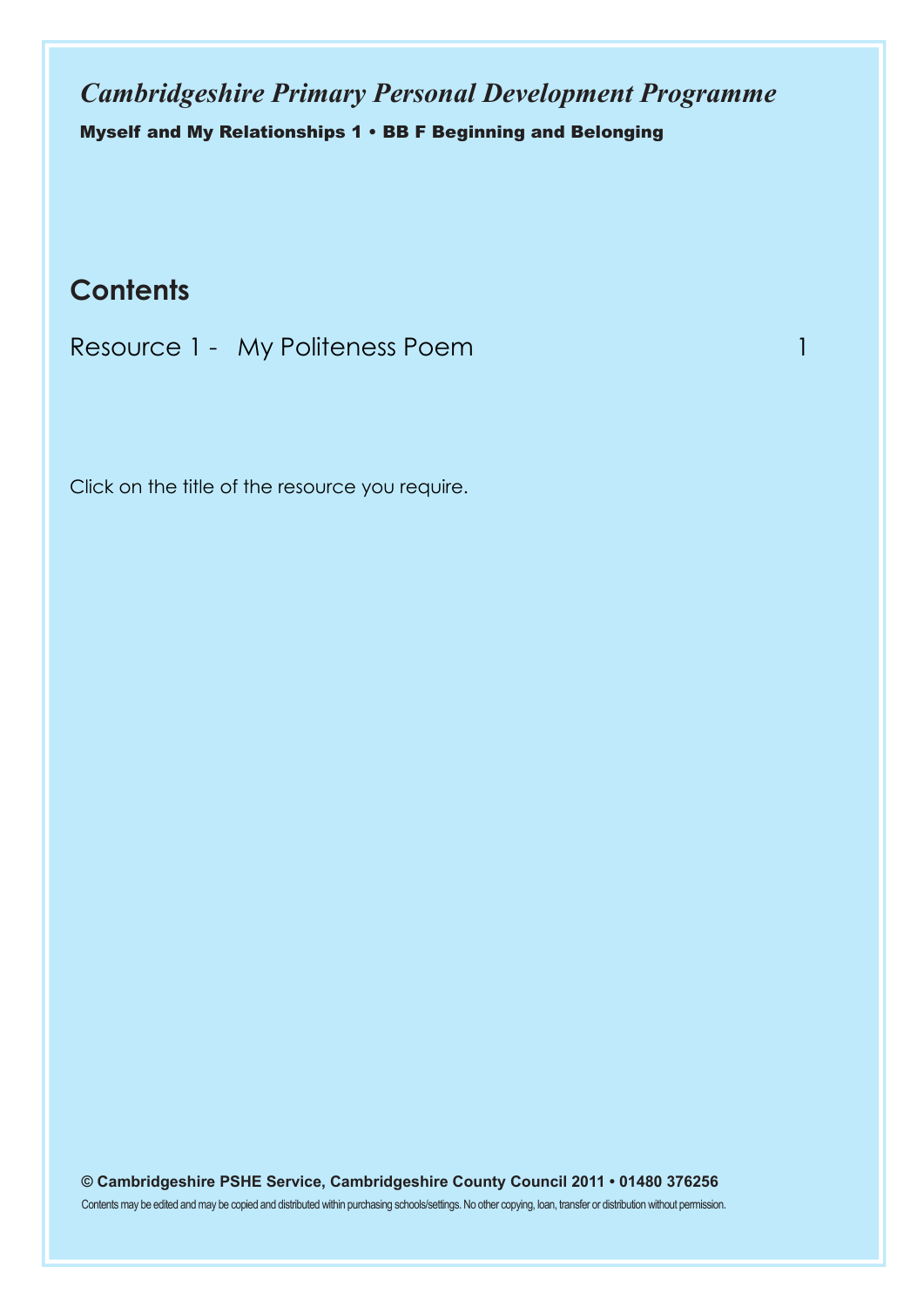## <span id="page-16-0"></span>*Cambridgeshire Primary Personal Development Programme*

### Myself and My Relationships 1 • BB F Beginning and Belonging

## [Resource 1 - My Politeness Poem](#page-13-0)

| My Politeness Poem                                                                                                             |
|--------------------------------------------------------------------------------------------------------------------------------|
| I have made a politeness list<br>Of some kind things to say,<br>So why don't you borrow a few<br>And try them through the day. |
| Words like:                                                                                                                    |
| <b>ALLII I I I I I I I I I</b>                                                                                                 |
| Please,                                                                                                                        |
| Good morning,                                                                                                                  |
| So kind,                                                                                                                       |
| Excuse me,                                                                                                                     |
| Can I play with you?                                                                                                           |
| Hope you don't mind!                                                                                                           |
| Then if you say them politely<br>And use them very well,<br>I'll let you keep them forever<br>And I promise I won't tell!      |
| <b>Tan Souter</b>                                                                                                              |